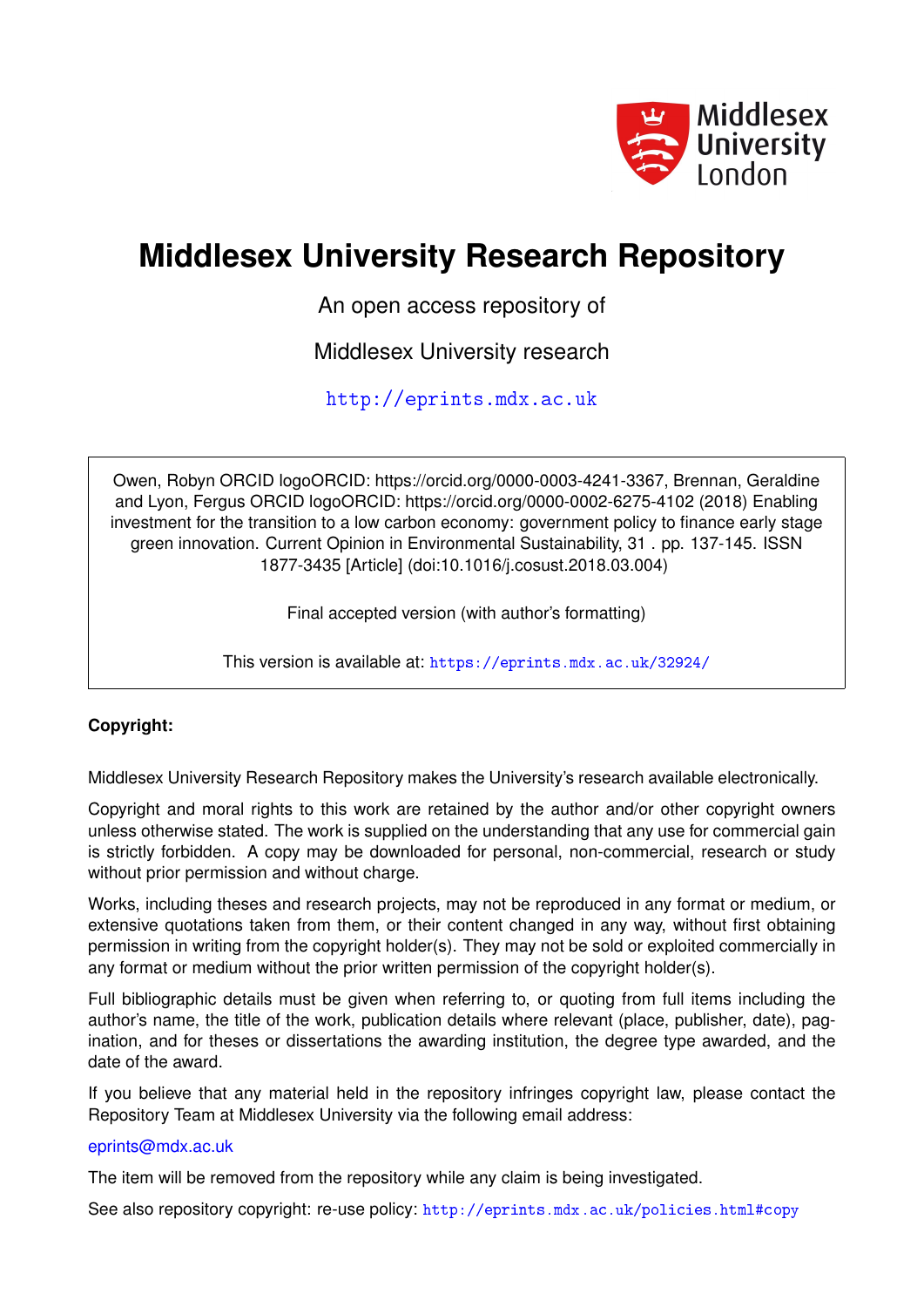## **Enabling investment for the transition to a low carbon economy: Government policy to finance early stage green innovation**

Finance for early stage low carbon innovation

Robyn Owen, Geraldine Brennan and Fergus Lyon

Centre for the Understanding of Sustainable Prosperity and Centre for Enterprise and Economic Development Research (CEEDR), Middlesex University Business School, The Burroughs, Hendon, London NW44BT

Corresponding Author: Professor Fergus Lyon – [f.lyon@mdx.ac.uk](mailto:f.lyon@mdx.ac.uk)

Submitted to Current Opinion in Environmental Sustainability Special Issue for the Intergovernmental Panel on Climate Change (IPCC) Sixth Assessment Cycle and Special Report on Global Warming

version March 11, 2018

#### **Highlights**

- **Businesses need different forms of finance as they grow, including grants, venture capital equity, subsidised lending and crowd funding**
- **Government resources can encourage early stage low carbon innovation by enabling access to finance along the green finance escalator**
- **A wider green finance ecosystem is required that also sets an enabling policy environment, provides wholesale finance and provides business support that builds entrepreneurial skills for investment readiness**
- **Lack of effective evaluation of public sector low carbon finance initiatives limits lessons learnt**

## **Abstract**

Rapid transformation to meet the Paris 1.5°C climate target requires greater attention to be given to the role of innovative low carbon early stage businesses and the public sector's role in addressing finance gaps for longer horizon investment requirements. As entrepreneurs require different forms of finance as their businesses grow and move up the 'finance escalator', we explore the role of public sector support for grant, equity, debt and new forms of crowd funding finance. These funds can enable individual sustainability focussed businesses to access finance and encourage finance into new areas through having a demonstration effect. We conclude that a finance ecosystem approach is required that ensures complementary forms of finance for low carbon investment are connected at local, national and international scales, alongside support to build entrepreneurial skills and investment readiness. There is also a need for better evidence of the role of public sector support and where there is greatest impact on climate change.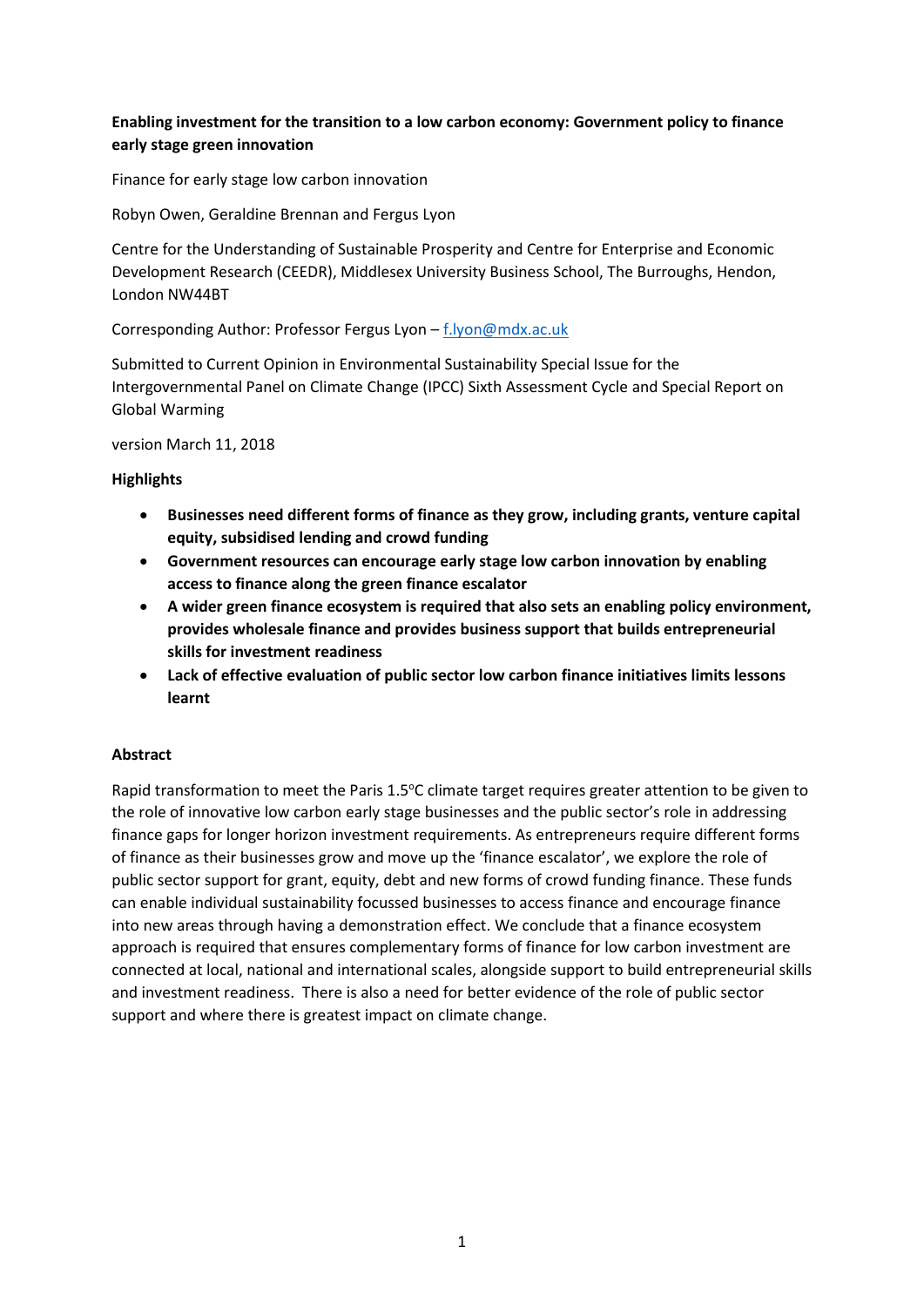#### **Introduction**

With the need for rapid transformation of the economy and society to meet the 1.5°C target, there are urgent calls for further investment in low carbon businesses to meet finance gaps (UNEP, 2011; UNEP, 2017). These businesses are changing production and consumption patterns and developing mitigation measures while creating economic opportunity that addresses poverty (Fay & Hallegatte, 2012; Beltramello et al., 2013; Robins & McDaniels, 2016; Jackson, 2017). The Paris COP21 (2015) report calls for international collaboration to focus on developing financing instruments (international, regional and national) to support bankable low carbon projects (UNFCCC (2015). It also underlines the importance of having clear evaluations of the impacts of financing and associated support programmes.

There is a need for greater understanding of finance for new low carbon businesses and innovations (McDaniels & Robins, 2017; Rizos et al., 2016; Bocken, 2015; Criscuolo & Menon, 2015; Huhtala, 2003). This can include a key role for the public sector in supporting such investments, while not displacing existing private sector funds (Polzin, 2017; Colombo et al., 2016; Olmos et al., 2012; Randjelovic et al., 2003).

This paper focuses on the role of the public sector in addressing finance gaps for longer-term investment requirements from seed investment through to early growth commercialisation (up to two years established trading) of green innovation activities. The paper is particularly pertinent, given the debates around the role of the public sector in encouraging green investment and the analysis of interventions at multinational, national, or sub-national government levels (Mazzucato & Penna, 2016). Across the globe there is widespread recognition that governments should intervene to create suitable finance ecosystems for green business development which contribute to addressing regional economic imbalances and poverty alleviation (OECD, 2011; Fay & Hallegatte, 2012; Beltramello et al., 2013; UNEP, 2016; McDaniels & Robins, 2017).

Peer reviewed literature is identified from international studies, complemented by illustrative policy documents where evidence of impact is reported. There is a particular lack of evidence from lower income countries and so this paper has had to focus on the issues facing higher income countries, while drawing out the implications and a framework that can also be used to examine other contexts. The scope of the paper does not include finance for more established larger businesses, public private partnerships and infrastructure.

The paper first identifies the nature of finance gaps. The evidence of impact is then analysed in relation to different types of investment tools. We then explore the particular importance of a comprehensive 'green finance ecosystem' in each country, defined as a holistic set of institutions, policies and organisations enabling green investment.

## **Green finance gaps**

Finance gaps occur where demand for investment from businesses is not met by finance suppliers. This is a common constraint for many businesses, particularly those in more peripheral economies, where there is limited supply of bank and equity/business angel investment (Baldock and Mason, 2015; Criscuolo & Menon, 2015; OCED, 2011; Ghosh and Nanda, 2010). In recent years, particularly in the aftermath of the Global Financial Crisis (GFC), finance gaps and early stage risk investment shortfalls are observed in many G20 countries.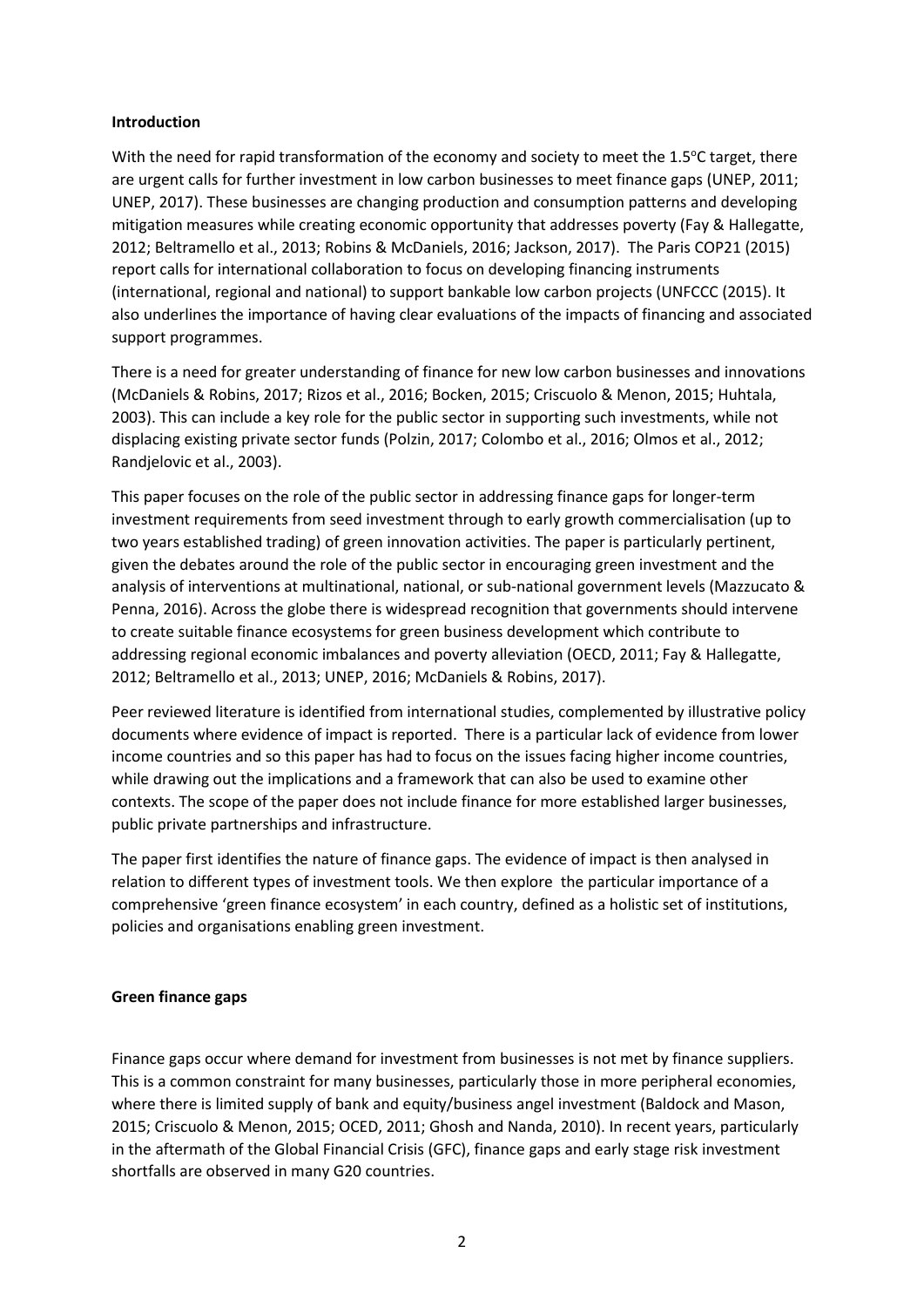The financing gap is a greater problem for the diverse forms of green ventures which are capital intensive, have a high technology risk profile and uncertain exit opportunities for investors (Criscuolo & Menon, 2015; OCED, 2011; Ghosh and Nanda, 2010; Rizos et al., 2016; Polzin, 2017; UNEP, 2011; Scoones et al., 2016; Hamilton & Zindler, 2016). Early stage businesses developing renewable energy projects or reducing emissions can lack the track record that provides private sector investors with the information they need to assess risks of that particular business. Risk can be increased by information asymmetries where the investors do not have all the information required. Finance gaps are also exacerbated where investors lack the specialist knowledge of a green technology or service resulting in difficulties in assessing risk and a high cost of performing due diligence in each investment (Carpenter and Petersen, 2002).

The time required for investment can also result in finance gaps. A long recognised feature of the perpetual finance gap facing early stage ventures is the lack of long horizon investment of between 5-15 plus years (Baldock et al., 2015; OECD, 2011; Rowlands, 2009), Furthermore, in the context of climate change, innovation to reduce emissions may also need to consider timescales over many decades. Furthermore, economic down-turns in both higher and lower income countries can also reduce the supply of external finance to all businesses (Cowling et al., 2012; Mason and Pierrakis, 2013; Wilson and Silver, 2013).

There is evidence of a short-term investor mind-set with investment managers seeking shorter term profits to meet the performance criteria and the demands of annual financial reporting to asset owners. This can be exacerbated by tax break incentives that reward shorter horizon investments (Cowling, 2016). Even in countries where extensive green finance is available, gaps can occur when there is limited supply of 'follow on' funding for businesses as they grow towards established commercialisation.

In addition to gaps in supply, there can also be gaps in demand as businesses are discouraged from applying for finance, lack the ability to develop investable propositions or present poorly developed proposals. For example, Fraser (2014) found that demand for finance dropped following the global financial crash as businesses had less appetite for taking on debt in an uncertain environment.

This paper argues that support for green innovations should consider both supply-side and demandside issues with holistic responses that tackle gaps from different perspectives. The analysis of gaps therefore has to consider the whole green finance ecosystem. The gaps in these finance ecosystems are highly local and regional, requiring public sector interventions to be sensitive to differences.

#### **The role of public sector finance schemes and instruments**

In this paper, we examine the range of investment instruments (debt and equity) used by businesses as they move from seed to early commercialisation stages to scale up growth for SMEs. We refer to this as 'finance escalator' theory (Nightingale et al., 2009; Berger & Udell, 1998). The changing risk profile of businesses results in them seeking different sources of funding and facing different institutional barriers as they grow and become more established. This section therefore reviews the evidence available on the different types of investment instruments found along the green finance escalator.

*Grants*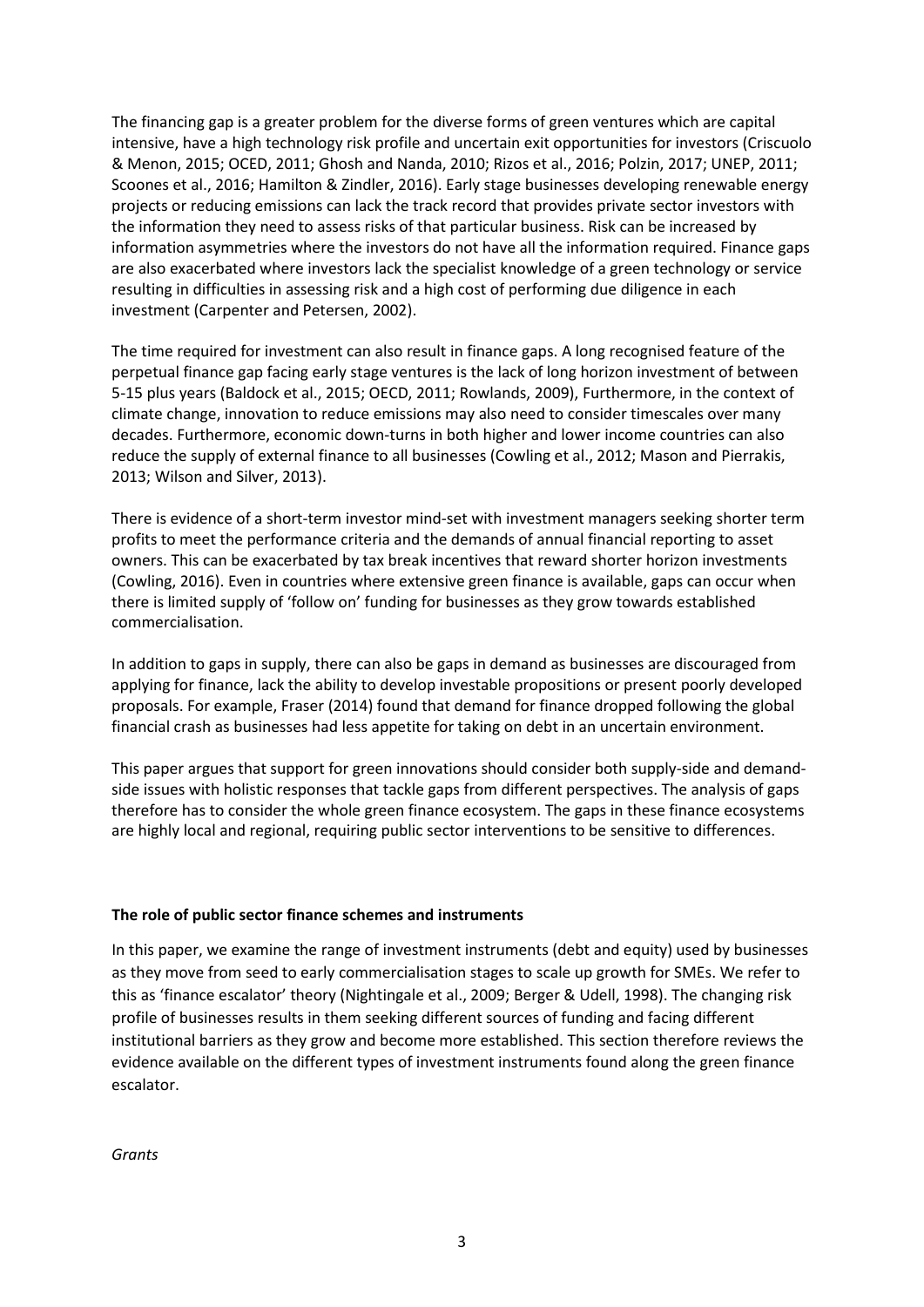Finance escalator theory indicates that the seed stage of business start-up is riskiest for investors. Government grants, prizes and advanced R & D support are provided in a wide range of countries, aiming to address seed finance gaps for early stage innovation proof of concept and R&D ( Criscuolo & Menon, 2015; Beltramello et al., 2013; Olmos et al., 2012).

As an example of a higher income country context, UK government grant provision operates through Innovate UK, which fosters all stages of innovation through inter-department, external agency and institutional collaboration and finance (BEIS, 2017). Smart grants of up to £250,000 form a major early stage financing mechanism for proof of concept, prototyping and marketing. Almost one in ten (9%) of grants are for environmental technology and energy projects and between 2011-2015, 7,000 applications led to £160m funding for 1,600 projects leading to net impact of over 3,000 jobs and more than £250m Gross Value Added (GVA) (SQW, 2015).

The last decade has seen a proliferation of incubator and 'accelerator seed' investors focusing on enhancing potential high growth businesses but often at the expense of longer term innovation and sustainable business development (Brown and Mawson, 2016). Brown and Mawson (2016) highlight the UK government backed £200m Growth Accelerator programme as demonstrating good practice in offering management training. BIS, (2014) calculated this was offering an economic return of £12.50 for each £1 invested in support and grants, but was discontinued arguably because it did not lever private funds and operate a sustainable direct investment return model. Research in both UK (Baldock et al., 2015) and Canada (Bak, 2017), found that innovations often fail to get past early stage hurdles to commercialisation where matching and follow-on funding are required.

## *Early Stage Equity investment: VC and Business angels*

Where bank borrowing is not available for higher risk ventures, venture capital providers and individual 'Business Angel' investors can take an equity stake in seed and early stage businesses to enable their growth. For example the Canadian Nova Scotia Clean Technology Innovation Fund, established in 2011 has invested in 12 seed companies including bioscience and smartgrid (WCTIJ, 2017).

The £20.5m EU funded East of England Low Carbon Innovation Fund offers investment up to £750,000 requiring at least 50% private match funding for early stage R&D and commercialisation. Scheme evaluation of 59 investments into 36 SMEs found strong private funding leverage (72%), with co-investors taking a 'patient capital view', timely follow-on investment, and only two business failures (UEA, 2015). Key issues related to investment delays and high costs of due diligence investigating applicant firms' low carbon credentials.

The impact of these public sector supported equity investment funds is greater where investees can raise large scale follow on funding (North et al., 2013). This is more likely to occur when low carbon innovations are closer to the market and have clearer commercial potential (Olmos et al., 2012; Criscuolo & Menon, 2015). For example, the UK Government Angel Co-investment Fund supporting angel syndicates can still struggle to raise large-scale follow-on funding rounds, particularly for capital intensive longer horizon green businesses (Baldock and Mason, 2016).

Larger scale funds which are more attractive to institutional investors can offer both early stage funding and follow on scale-up funding to full commercialisation (Cumming et al., 2014). This has notably been achieved through the public sector supplying a 'fund of funds' structure. For example, the £330m UK Innovation Investment Fund (UKIIF) provides long horizon investment targeting early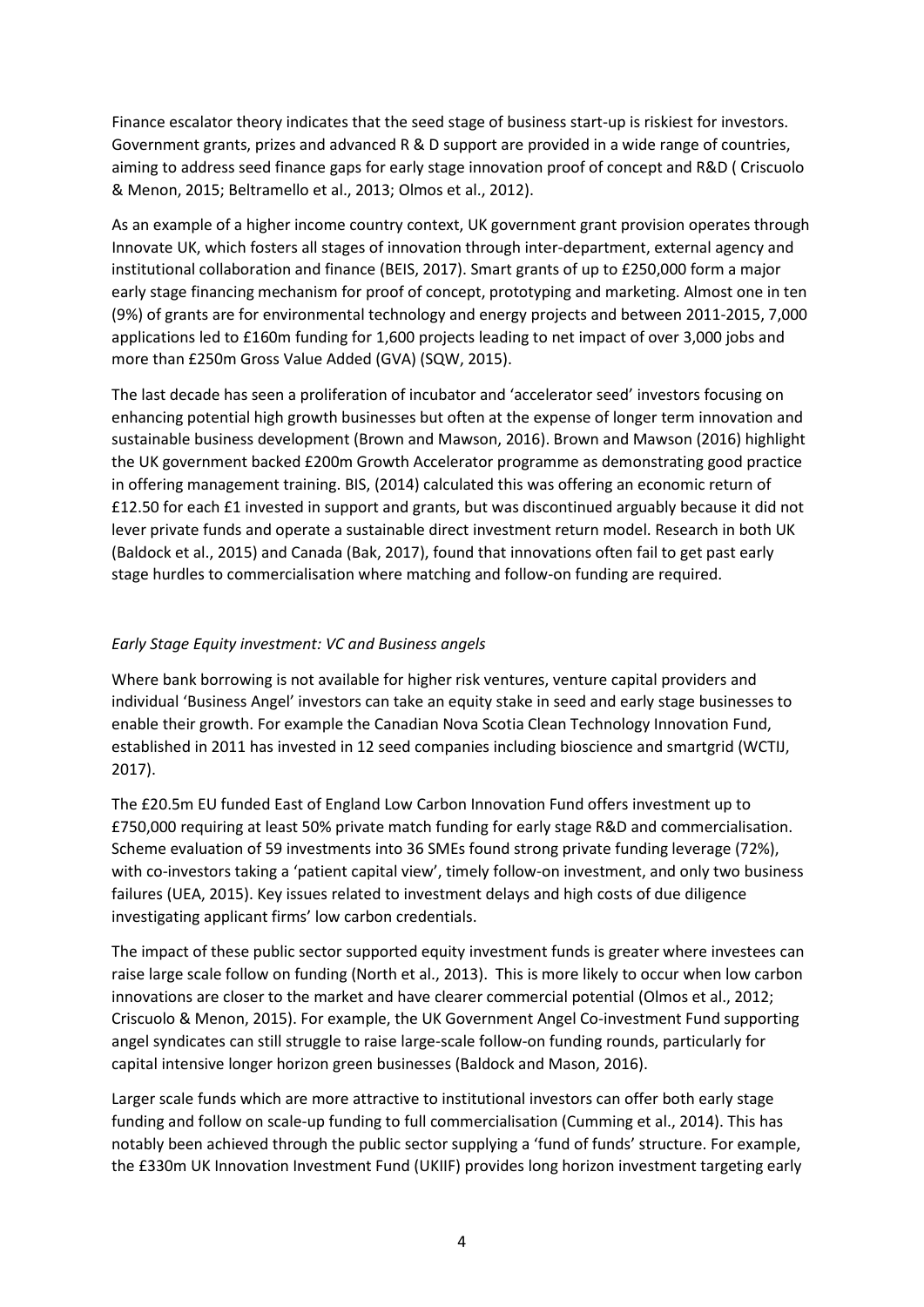stage enterprises focusing on energy, advanced manufacturing, digital and health sectors. Funds are provided from UK government, European Investment Fund and private matched co-financing investment. After six years of establishment, the UKIIF had invested in over 300 SMEs globally with additional private investment making up over 20 times the original public sector stake (Baldock and North, 2015).

#### *Debt finance and lending*

The post global financial crisis period has seen a decline in early stage conventional business bank lending, which underpins the rationale for public sector support to help these potential high growth enterprises to access debt or alternative sources of finance (Polzin, 2017). Many funds may seek to offer subsidized loans with lower interest rates, longer repayment periods and combinations of loans with other support.

Polzin's (2017) review of green innovation finance underlines the lack of lending to early stage businesses and the need for government instruments to address this. While Green Investment Banks (GIBs) have been tasked with investing public funding to leverage private institutional funding into green investment, much of this activity focuses on large-scale infrastructure investment rather than finance for early stage enterprises, as has been found with the UK Green Investment Bank (Corbishley and Donovan, 2015).

Public sector support can go directly from the state into enterprises, through specialised intermediary financial institutions or through mainstream banks. The Turkey Clean Technology Fund programme review revealed 34 energy efficiency projects co-financed through local banks valued at US\$740m (Econoler, 2013). It forms part of the World Bank's \$5.2bn Clean Technology Fund encouraging public and private finance mainly for energy infrastructure projects in Official Development Assistance (ODA) countries (Nakhooda & Amin, 2013).

While there is limited bank lending available, government backed loan guarantee schemes are important instruments. The Global Climate Partners Fund (GCPF) established by the German government in 2010, subsequently gaining investment from other EU countries (BEIS, 2013), includes investments into India, South Africa and East Africa. Overseen by the KfW German state bank, GCPF invests directly (30%) or through local financial institutions (70%) in SMEs in lower and middle income countries specifically to develop lower carbon propositions while also tackling poverty. Investments mainly offer loan guarantee schemes via local banks with oversight from an international credit support arm (Technical Assistance Facility) to develop best practice, sustainable local lending/investment (GCPF, 2012). By 2015 it had invested over US\$360m including 18 underlying funds in 16 countries, levering considerable private co-finance (GCPF, 2016).

## *Crowd funding*

As banks retreated from early stage business lending after the global financial crash, crowd funding in a variety of forms (donation, peer-to-peer lending, reward and equity) has increased in use (Harrison, 2013; Lehner, 2014; Vasileiadou et al., 2016). The UK government quickly facilitated crowd funding development through regulatory and tax support, enabling establishment of the pioneering Crowdcube and Seedrs early stage equity platforms. Furthermore, the UK government provided guarantees to support peer to peer lending through the Zopa and Funding Circle platforms. There has also been a growing interest in community shares for community owned renewable energy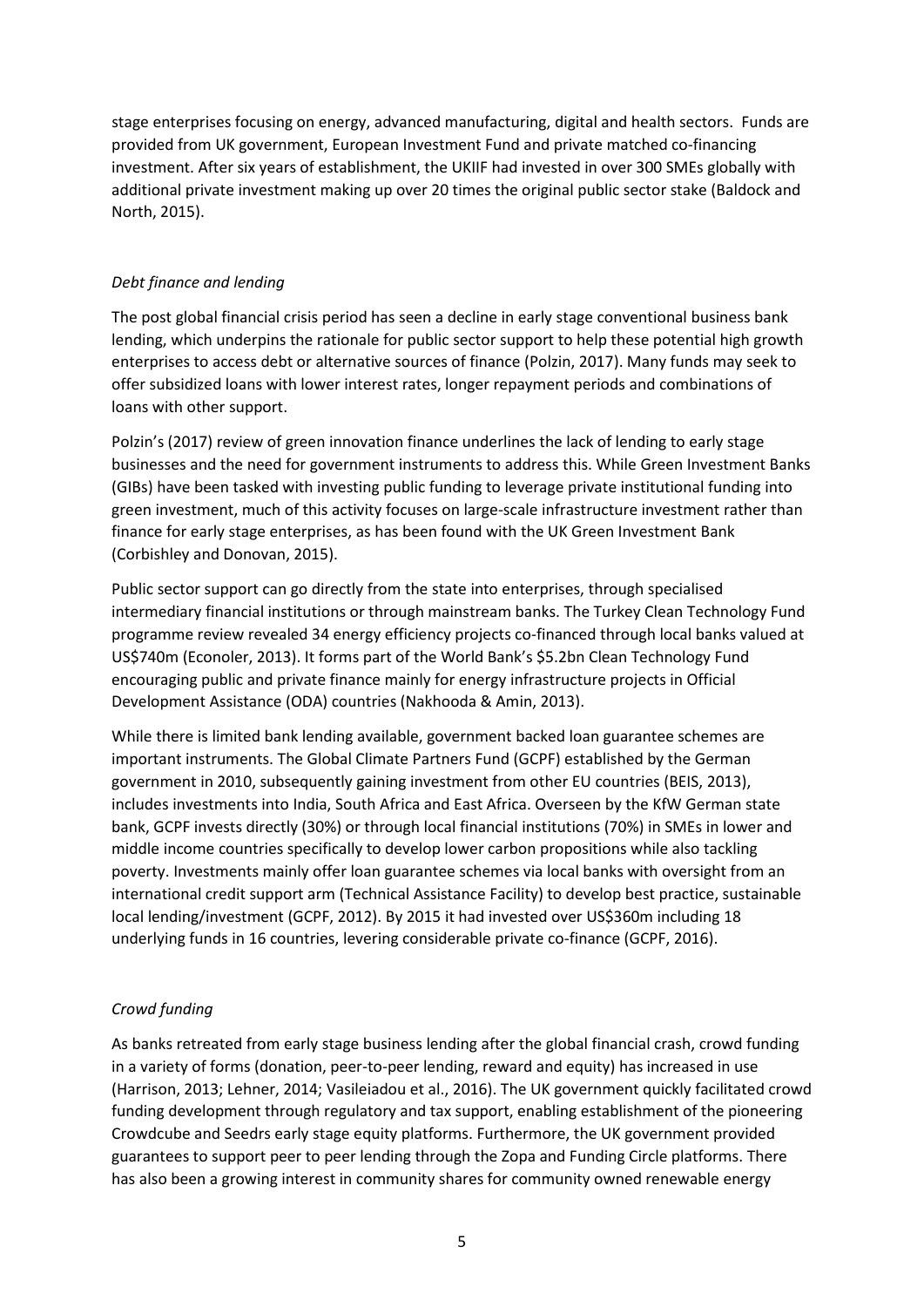projects, with innovative organisational models but using previously developed technology (Holstenkamp and Kahla, 2016). There are examples of tax breaks provided to crowd funding investors, alongside other forms of investors, although in the UK this appears to have skewed investment towards shorter term digitech development (Baldock and Mason, 2015; Cowling, 2016).

. While crowd funding is viewed as an important tool within both developed and developing countries' innovation and finance ecosystems (Best et al., 2013; Lam & Law, 2016), Hörisch (2015) noted that in the context of environmentally oriented ventures, crowd funding's potential is not sufficiently used.

#### **Green finance ecosystems**

This paper shows the importance of having a green finance ecosystem approach that not only includes private, public and third sectors working together to provide finance, but also creates an enabling environment for innovative businesses to grow (Hwang & Horowitt, 2012). The ecosystem approach allows for wider recognition of the many pieces to the puzzle which need to be addressed simultaneously. In this way the ecosystem theory addresses demand and supply sides together. In different countries there have been a series of diverse interventions designed to stimulate private investment, address regional inequalities of economic opportunities and reduce poverty (GGBP, 2014; Beltramello et al., 2013; Wilson & Silver, 2013).

As figure 1 shows, at the heart of the green finance ecosystem are businesses and investment instruments (grants, equity and debt finance) in the private sector, and in public/private partnerships. Grants and subsidies have a key role to play in funding innovations which would not otherwise be undertaken, but there is often a lack of attention to whole life-cycle of innovation development resulting in fragmented and disjointed business development unless different forms of sufficient and appropriate follow on funding are provided.

A major part of the finance ecosystem is the provision of a stable and enabling policy environment for green start ups and early stage businesses that sets a regulatory and tax regime for incentivising long horizon green private investment, and facilitates optimal (from investor and environmental perspectives) exits from investment. Given the inherent regulatory risk perceived by investors in all contexts, the long-term stability of the policy environment is important in ensuring the financing of innovative and risky green ventures (Criscuolo and Menon, 2015).

Access to finance can also be restricted by low quality propositions reaching finance providers due to the lack of entrepreneurial skills (Haselip et al. 2014; Criscuolo & Menon, 2015), and a lack of business 'investment readiness', notably in lower income countries and peripheral economies which lack entrepreneurial culture and innovation clusters (Mueller et al. 2014). A green finance ecosystem can build capacity and investment readiness through having advisory services, incubators, accelerators and mentoring of entrepreneurs that can stimulate the development of ideas and subsequent demand for investment (Mohanty, 2014; Mason & Kwok, 2010; Baldock et al. 2015). Capacity building can also come from having networks of suppliers of different types of early stage finance such as venture capital and business angel investment from local or overseas experienced investors (Lerner, 2010).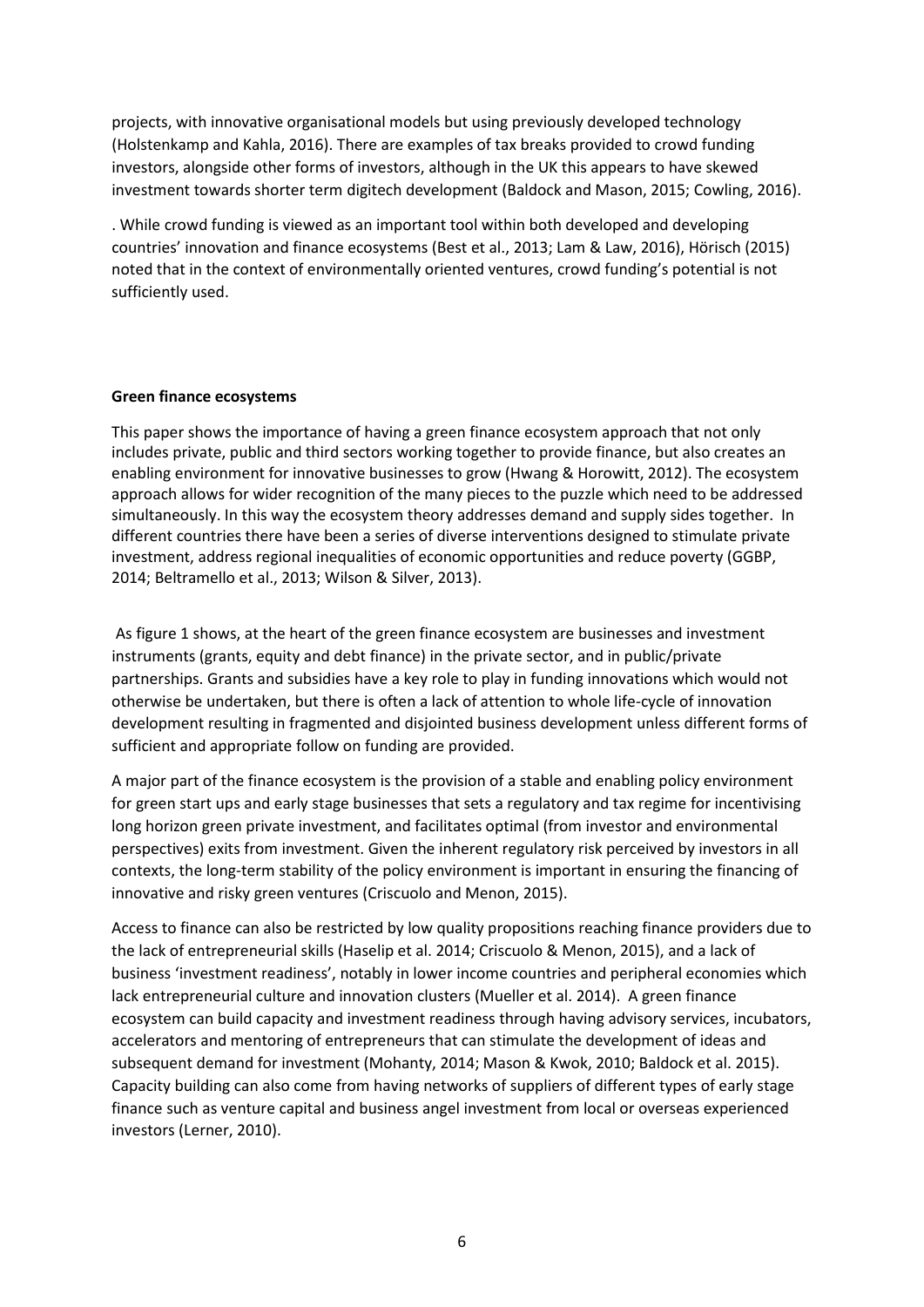#### Figure 1 The green finance ecosystem



Providers of wholesale finance are also important elements of the green finance ecosystem. There has been much attention paid to the role of Green Investment Banks operating at a national level with the OECD (2015) reporting 15 GIBs, including 5 national (UK, Australia, Malaysia, Switzerland and Japan). In lower income countries, multilateral agencies such as the World Bank have been important funders of green investment tools. Yet, the extent to which they address early stage activities is not evident, despite having a specific mandate to invest government funding into green innovation. Furthermore, such funds face challenges in identifying game changing innovations (Afful-Dadzie & Afful-Dadzie, 2015; Colombo et al., 2016) and developing a pipeline of investments that are viable business propositions while leading to a transition to meet the 1.5°C target. Radical innovation which addresses global sustainability challenges is likely to require going beyond the national scale with funds having a critical mass of investments in each specialist area to justify employing sector specialists. These funds reflect international business ecosystems rather than respecting national boundaries (Baldock and North, 2015; Innovatum, 2016; McDaniels & Robins, 2017).

#### **Implications and conclusions**

#### *Filling finance gaps*

This short paper shows the evidence of finance gaps as barriers for innovative businesses seeking solutions for the transition of the economy and society that will limit climate change to  $1.5^{\circ}$ C while also meeting Sustainable Development Goals (Beltramello et al., 2013; UNCTAD, 2015). There are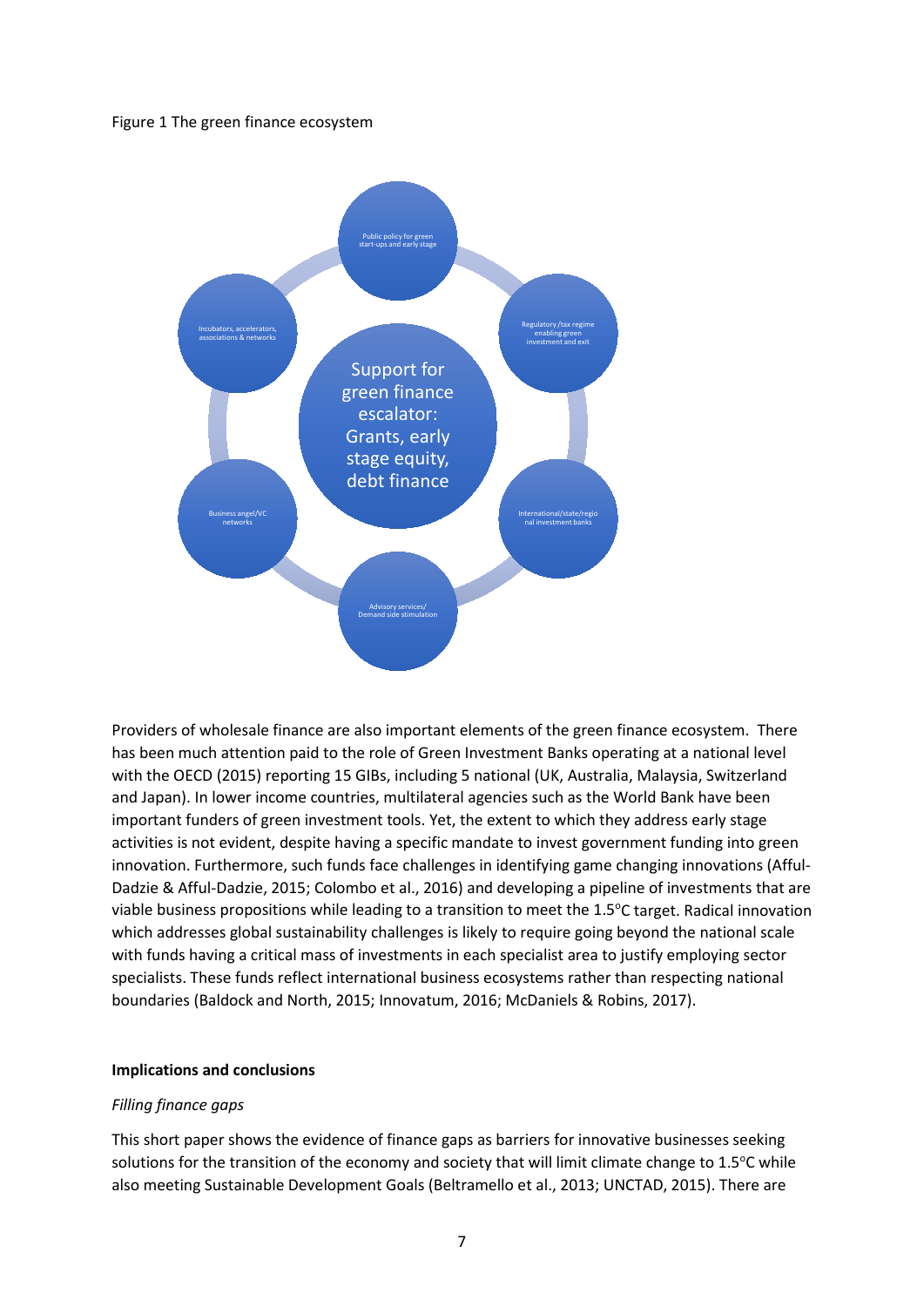specific challenges for the low carbon economy and there is a risk of different elements of green finance not learning the lessons from years of public sector support for SME financing (McDaniels & Robins, 2017).

While there are innovations in private sector green finance at different stages of the finance escalator, there are still many gaps. Public sector support can be used to limit these gaps but is found to be mainly operating as smaller scale pilot programmes, and there is a need for a coherent and fluent transition from one form of finance to another as an early stage business grows. Context matters, with major differences between countries in terms of the investment instruments used and the use of international, state or regional investment banks (EC, 2017; Acsinte & Verbeek, 2015). A distinction can also be made between countries with a 'laissez fair' political culture with minimal public involvement, and the more interventionist countries where the public sector plays a more direct role in investment.

#### *Scaling up and demonstration effects*

There is much attention to pilot projects and a need now for scaling up successful interventions. The pilot projects supported by grant finance (rather than repayable finance) are the most expensive investment instrument and therefore should be reserved for socially desirable green innovations which would not otherwise be undertaken or where all other instruments fail (Olmos et al., 2012). The review identifies those public sector interventions that have aimed to enter newer markets and create a demonstration effect that will encourage other finance providers to become more aware of new markets, products and services and as they learn about what works, they will therefore be more willing to provide investment in early stage innovations. The demonstration effect is also vital in less developed economies where local private sector investors and banks are unlikely to have the specialist knowledge on green innovation (Haslip et al, 2014). As providers of finance aim to scale up they also have to be sensitive to the risks of 'mission drift' and moving away from long term investment in early stage businesses. Short term lending to more established propositions may appear less risky and hence be more politically attractive but can displace private finance. Such use of public funds would have much less additional impact on scaling up green finance.

#### *Assessing effectiveness*

A key gap identified in this international literature review was the lack of evaluations looking at additionality and the demonstrator effect, in order to effectively assess whether public sector support is crowding out or crowding in investment. This requires the development of assessment methodologies that address displacement of private investment and the counterfactual questions such as: how much co-financing from the private sector would have occurred without public sector support. This evidence of the impact of public sector funded interventions is needed – alongside a greater focus evaluating the green innovation impact on the wider economy - to identify where public funding can have the biggest impact on the transition to a low carbon economy.

#### **References**

1. Acsinte, S. and Verbeek, A. (2015) *Assessment of access-to-finance conditions for projects supporting Circular Economy*. European Investment Bank / InnovFin Advisory report prepared for DG Research and Innovation, European Commission,. Available from: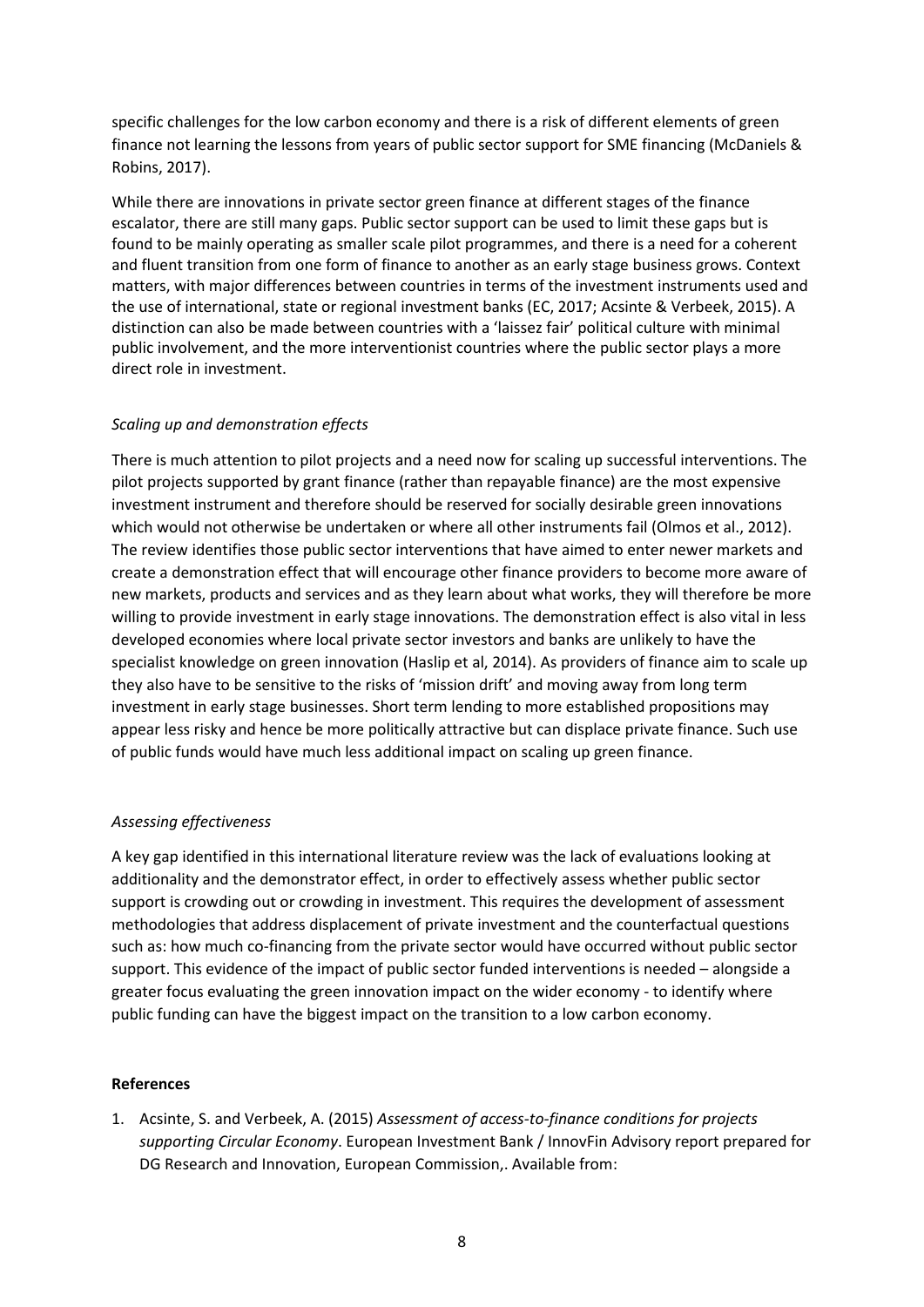[http://www.eib.org/attachments/press/innovfin-advisory-report-on-circular-economy](http://www.eib.org/attachments/press/innovfin-advisory-report-on-circular-economy-executive-summary-public.pdf)[executive-summary-public.pdf](http://www.eib.org/attachments/press/innovfin-advisory-report-on-circular-economy-executive-summary-public.pdf)

- 2. AECF (2016) 2015 *Impact Report: The AECF at Eight.* Report on the African Enterprise Challenge Fund (AECF) for the Alliance for a Green Revolution in Africa. Available from: [https://www.aecfafrica.org/sites/default/files/2016-10/AECF-2015-Report\\_1.pdf](https://www.aecfafrica.org/sites/default/files/2016-10/AECF-2015-Report_1.pdf)
- 3. Afful-Dadzie, E. and Afful-Dadzie, A. (2016) A decision making mode for selecting start-up businesses in a government venture capital scheme. *Management Decision*, Vol. 54 Issue 3, 714- 734.
- 4. \* Bak, C. (2017) *Generating Growth from Innovating the Low Carbon Economy: Exploring Safeguards in Finance and Regulation*. Centre for International Governance Innovation (CIGI) Working Paper 117, January, Waterloo, Canada. Available from: [https://www.cigionline.org/sites/default/files/documents/Paper%20no.117\\_WEB.pdf](https://www.cigionline.org/sites/default/files/documents/Paper%20no.117_WEB.pdf)
- 5. Baldock R. and North D. (2015) The Role of UK Government Hybrid Venture Capital Funds in Addressing the Finance Gap Facing Innovative SMEs in the Post 2007 Financial Crisis Era. In Ed. Scott J. and Hussain J.G. *International Research Handbook on Entrepreneurial Finance*, Edward Elgar
- 6. Baldock, R, and Mason, C. (2015) UK Government Equity Schemes, Post GFC: The roles of the Enterprise Capital Funds and Angel Co-investment Fund in the new UK finance escalator, *Venture Capital,* 17 (1-2): 59-86
- 7. Baldock, R., Deakins, D. and Savic, M. (2015) *Finance Pathways for Innovative SMEs: The New UK Finance Escalator*, Institute of Small business and Entrepreneurship Conference Paper, Glasgow, November 11-12<sup>th</sup>
- 8. BEIS (2013) *Business case and intervention summary: Global Climate Partnership Fund - Intervention summary by the UK Department for Business, Energy and Industrial Strategy*, July. Available from:<https://aidstream.org/files/documents/GCPF-Business-Case.pdf>
- 9. BEIS (2017) *The Impact of Public Support for Innovation on Firm Outcomes*. Department for Business, Energy and Industrial Strategy (BEIS) Research Paper no.3, March. Available from: [https://www.gov.uk/government/uploads/system/uploads/attachment\\_data/file/604841/innov](https://www.gov.uk/government/uploads/system/uploads/attachment_data/file/604841/innovation-public-support-impact-report-2017.pdf) [ation-public-support-impact-report-2017.pdf](https://www.gov.uk/government/uploads/system/uploads/attachment_data/file/604841/innovation-public-support-impact-report-2017.pdf)
- 10. Beltramello, A. Haie-Fayle, L. and Pilat, D. (2013) *Why New Business Models Matter for Green Growth*. OECD Green Growth Papers, 2013-01, OCED Publishing, Paris. Doi: 10.1787/5k97gk40v3ln-en
- 11. Berger, A.N., and Udell, D.F. (1998) The Economics of Small Business Finance: The Roles of Private Equity and Debt Markets in the Financial Growth Cycle, *Journal of Banking and Finance,*  22, 613-673.
- 12. Best, J., Sherwood, N. and Swart, S. (2013) Crowdfunding's Potential for the Developing World. Report for infoDev, World Bank. World Bank Group, Washington. Available from: <https://openknowledge.worldbank.org/handle/10986/17626>
- 13. BIS (2014) Interim evaluation of Growth Accelerator. Department of Business Innovation and Skills, Research Paper 187 November. London.
- 14. Bocken, N.M.P. (2015) Sustainable Venture Capital Catalyst for Sustainable Start-up Success? *Journal of Cleaner Production*, 108, 647-658
- 15. Brown, R. and Mawson, S. (2016) Targeted Support of High Growth Firms: theoretical constraints, unintended consequences and future policy challenges. *Environment and Planning C: Government and Policy* 34, 816-836
- 16. Burckart, W. and Butterworth, J. (2017) Investing in the New Industrial (R)Evolution Insights for asset owners and managers financing the circular economy. The Investment Integration Project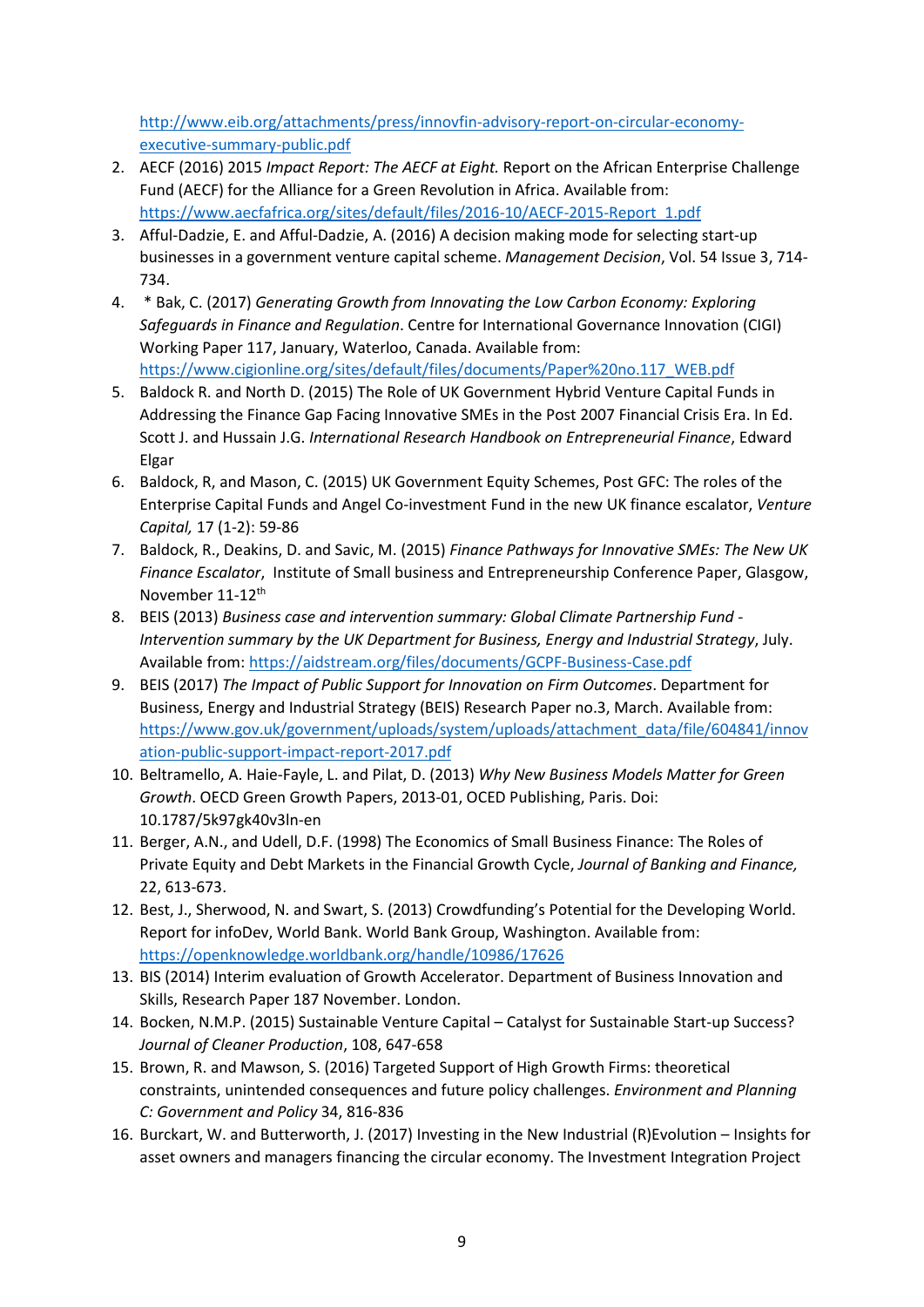(TIIP). Available from: [http://3do1ba1rp8zu3wnh9b3b8d2l.wpengine.netdna-cdn.com/wp](http://3do1ba1rp8zu3wnh9b3b8d2l.wpengine.netdna-cdn.com/wp-content/uploads/2017/05/Circular_Economy.pdf)[content/uploads/2017/05/Circular\\_Economy.pdf](http://3do1ba1rp8zu3wnh9b3b8d2l.wpengine.netdna-cdn.com/wp-content/uploads/2017/05/Circular_Economy.pdf)

- 17. Carpenter, R.E., and Peterson, B.C. (2002) Capital Market Imperfections, High Tech Investment and New Equity Financing, *The Economic Journal*, 12, 54-72.
- 18. Climate KIC (2014) *The Future of Cleantech: "Co-opetition" not competition Key lessons and recommendations*, Available from: [http://www.climate-kic.org/wp](http://www.climate-kic.org/wp-content/uploads/2014/09/TheFutureOfCleantech.pdf)[content/uploads/2014/09/TheFutureOfCleantech.pdf](http://www.climate-kic.org/wp-content/uploads/2014/09/TheFutureOfCleantech.pdf)
- 19. \*\*Colombo, M.G., Cumming, D.J. and Vismara, S. (2016) Government venture capital for innovative young firms. *Journal of Technology Transfer*. 41, 10-24.
- 20. Corbishley, C. and Donovan, C. (2015) UK Green Investment Bank Case Study: Public Private Investment Partnerships – New models in renewable energy finance. Imperial College Business School, U.K. Available from: [https://imperialbusiness.school/custom/uploads/2015/11/UK-](https://imperialbusiness.school/custom/uploads/2015/11/UK-Green-Investment-Bank-Case.pdf)[Green-Investment-Bank-Case.pdf](https://imperialbusiness.school/custom/uploads/2015/11/UK-Green-Investment-Bank-Case.pdf)
- 21. Cowling, M. (2016*) The use and impact of venture capital schemes*. Report with Ipsos Mori to HMRC, London, February. Available from[:https://www.gov.uk/government/uploads/system/uploads/attachment\\_data/file/497288/](https://www.gov.uk/government/uploads/system/uploads/attachment_data/file/497288/Venture_Capital_Schemes_report_v11_PUBLICATION.pdf) Venture Capital Schemes report v11 PUBLICATION.pdf
- 22. Cowling, M., Liu, W. and Ledger, A. (2012) Small business financing in the UK before and during the current financial crisis, *International Small Business Journal*, 30(7), 778-800.
- 23. \* Criscuolo, C. and Menon, C. (2015) Environmental policies and risk finance in the green sector: Cross-country evidence. *Energy Policy*, 83, 38-56.
- 24. Cumming, D. J., Grilli, L and Murtinu, S. (2017) Governmental and independent venture capital investments in Europe: A firm-level performance analysis. *Journal of Corporate Finance*, 42, 439- 459.
- 25. Cumming, D.J. (2014) Public economics gone wild: lessons from venture capital. *International Review of Financial Analysis*, 36(C): 251–260.
- 26. Econoler (2013) *Impact assessment report of Clean Technology Fund in renewable energy and energy efficiency market in Turkey*. Clean Technology Fund Final Report, January.
- 27. European Commission (2017) *2030 Energy Strategy* (last updated 18/05/2017) Available from: [https://ec.europa.eu/energy/en/topics/energy-strategy-and-energy-union/2030-energy](https://ec.europa.eu/energy/en/topics/energy-strategy-and-energy-union/2030-energy-strategy)[strategy](https://ec.europa.eu/energy/en/topics/energy-strategy-and-energy-union/2030-energy-strategy)
- 28. Fay, M. and Hallegatte, S. (2012) *Inclusive Green Growth – The Pathway to Sustainable Development*. World Bank – Sustainable Development Network, Washington. Available from: http://siteresources.worldbank.org/EXTSDNET/Resources/Inclusive Green Growth May 2012. pdf
- 29. Fraser, S. (2014) *Back to Borrowing? Perspectives on the 'Arc of Discouragement'*. ERC White Paper No. 8, March. Available from: [https://www.enterpriseresearch.ac.uk/wp](https://www.enterpriseresearch.ac.uk/wp-content/uploads/2014/03/ERC-White-Paper-8-Discouragement-Stuart-Fraser-Full-March-2014.pdf)[content/uploads/2014/03/ERC-White-Paper-8-Discouragement-Stuart-Fraser-Full-March-](https://www.enterpriseresearch.ac.uk/wp-content/uploads/2014/03/ERC-White-Paper-8-Discouragement-Stuart-Fraser-Full-March-2014.pdf)[2014.pdf](https://www.enterpriseresearch.ac.uk/wp-content/uploads/2014/03/ERC-White-Paper-8-Discouragement-Stuart-Fraser-Full-March-2014.pdf)
- 30. Gaddy, B., Sivaram, V. and O'Sullivan, F. (2016) *Venture Capital and Cleantech*. Working Paper. Cambridge: MIT Energy Initiative. Available from: [https://energy.mit.edu/wp](https://energy.mit.edu/wp-content/uploads/2016/07/MITEI-WP-2016-06.pdf)[content/uploads/2016/07/MITEI-WP-2016-06.pdf](https://energy.mit.edu/wp-content/uploads/2016/07/MITEI-WP-2016-06.pdf)
- 31. GCPF (2012) *Quarterly Fact Sheet. Global Climate Partnership Fund*, 30/06/2012. Available from: http://www.gcpf.lu/quarterly-reporting.html
- 32. GCPF (2016) Global Climate Partnership Fund Quarterly Report, Q4 2016. Available from: [http://www.gcpf.lu/files/downloads/quarterly\\_reports/2016/Quarterly\\_GCPF\\_Public\\_Q4-](http://www.gcpf.lu/files/downloads/quarterly_reports/2016/Quarterly_GCPF_Public_Q4-2016.pdf) [2016.pdf](http://www.gcpf.lu/files/downloads/quarterly_reports/2016/Quarterly_GCPF_Public_Q4-2016.pdf)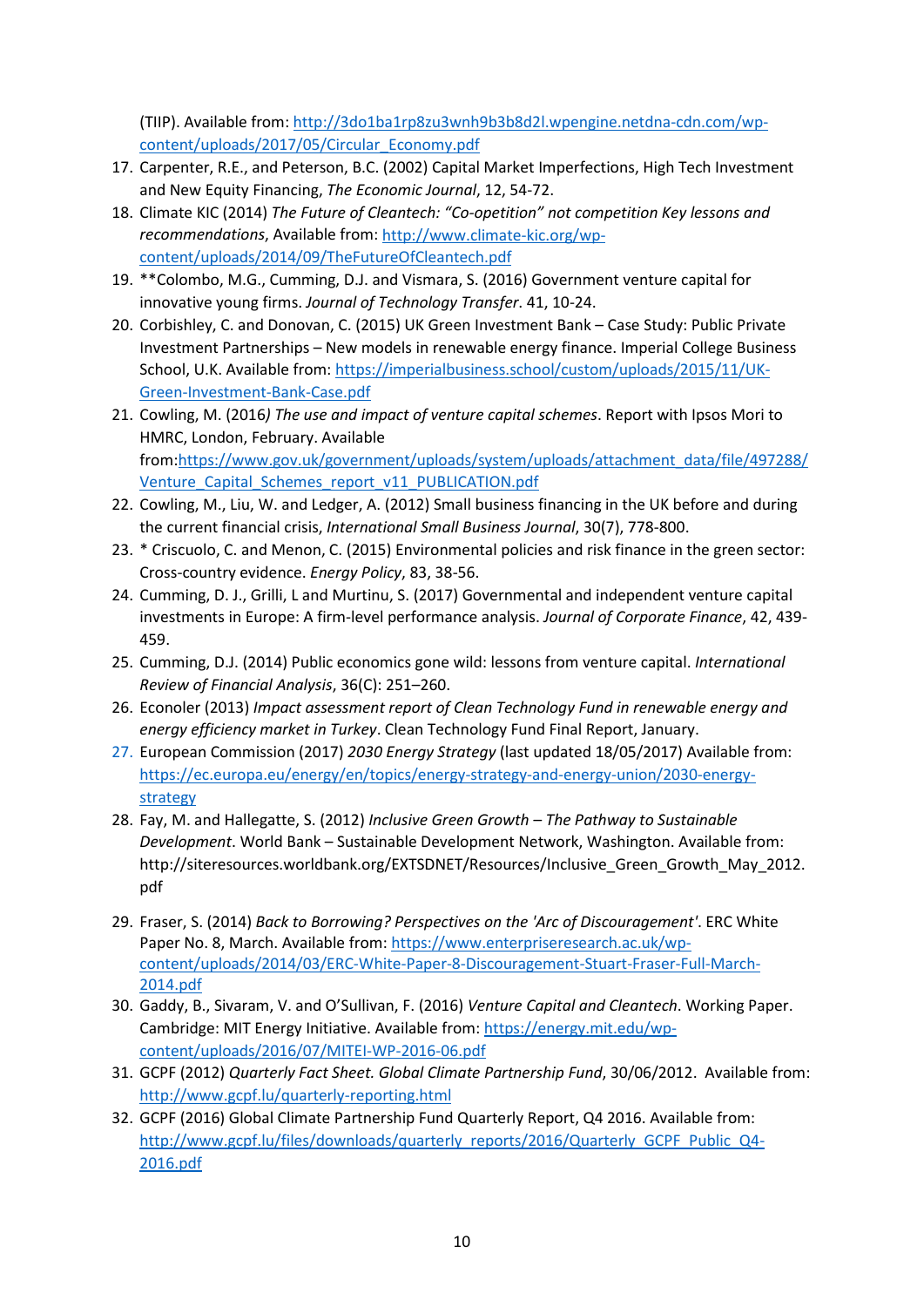- 33. GEEREF (2015) *GEEREF Impact Report 2015. Report for the Global Energy Efficiency and Renewal Fund.* Available from: [http://geeref.com/assets/documents/GEEREF%20IMPACT%20REPORT%202015\\_FINAL%20final\\_](http://geeref.com/assets/documents/GEEREF%20IMPACT%20REPORT%202015_FINAL%20final_public.pdf)
- [public.pdf](http://geeref.com/assets/documents/GEEREF%20IMPACT%20REPORT%202015_FINAL%20final_public.pdf) 34. GEF (2016) *25 Years of the Global Environmental Facility* (GEF). Available from: <http://www.thegef.org/sites/default/files/publications/31357FinalWeb.pdf>
- 35. GGBP (2014) *Green Growth in Practice: Lessons from Country Experiences*. Green Growth Best Practice Network. Available from[: http://www.ggbp.org/sites/all/themes/ggbp/uploads/Green-](http://www.ggbp.org/sites/all/themes/ggbp/uploads/Green-Growth-in-Practice-062014-Full.pdf)[Growth-in-Practice-062014-Full.pdf](http://www.ggbp.org/sites/all/themes/ggbp/uploads/Green-Growth-in-Practice-062014-Full.pdf)
- 36. Ghosh, S. and Nanda, R. (2010) *Venture Capital Investment in the Clean Energy Sector*. Working Paper 11-020. Harvard Business School. Available from: <http://www.hbs.edu/faculty/Publication%20Files/11-020.pdf>
- 37. Gujba, H., Thorne, S., Mulugetta, Y., Rai, K. and Sokona, Y. (2012) Financing low carbon energy access in Africa, *Energy Policy*, 47, pp.71-78.
- 38. Haldane, A. (2015) The Costs of Short-termism. *The Political Quarterly*. Oxford: John Wiley & Sons Ltd.
- 39. Hamilton, K. & Zindler, E. (2016) Finance Guide for Policy Makers Renewable Energy, Green Infrastructure. Bloomberg New Energy Finance (BNEF)/Chatham House/ UNEP Collaborating Centre for Climate & Sustainable Energy Finance, Frankfurt School. Available from: [https://data.bloomberglp.com/bnef/sites/4/2016/08/Finance-Guide-for-Policymakers-RE-](https://data.bloomberglp.com/bnef/sites/4/2016/08/Finance-Guide-for-Policymakers-RE-GreenInfra-August-2016.pdf)[GreenInfra-August-2016.pdf](https://data.bloomberglp.com/bnef/sites/4/2016/08/Finance-Guide-for-Policymakers-RE-GreenInfra-August-2016.pdf)
- 40. Harrison, R., 2013. Crowdfunding and the revitalisation of the early stage riskcapital market: catalyst or chimera? Ventur. Cap.15, 283-287.
- 41. Haselip, J., Desgain, D. and Mackenzie, G. (2014) Financing energy SMEs in Ghana and Senegal: outcomes, barriers and prospects. *Energy Policy*, Vol. 65, (1), 369–376.
- 42. \*\* Holstenkamp, L., and Kahla, F (2016) What are community energy companies trying to accomplish? An empirical investigation of investment motives in the German case. *Energy Policy* 97,112–122
- 43. \*\* Hörisch, J. (2015) Crowdfunding for environmental ventures: an empirical analysis of the influence of environmental orientation on the success of crowdfunding initiatives. *Journal of Cleaner Production,* 107, 636-645.
- 44. Huhtala, A. (2003) Special issue on Cleaner Production Financing. *Journal of Cleaner Production*, 11(6): 611-613.
- 45. Hwang, V.W. and Horowitt, G. (2012) *The Rainforest: The Secret to Building the next Silicon Valley*, Regenwald, California.
- 46. infoDev (2015) *Annual Report 2014-2015*. Washington, DC: The World Bank Group. Available from: [http://www.infodev.org/infodev-files/infodev\\_ar14\\_web.pdf](http://www.infodev.org/infodev-files/infodev_ar14_web.pdf)
- 47. Innovatum (2016) *Nordic-Baltic Innovation Platform. Seed project report*, February. Available from: [https://www.innovatum.se/wp](https://www.innovatum.se/wp-content/uploads/2016/02/nordicbalticinnovationplatformseedreportfeb2016.pdf)
	- [content/uploads/2016/02/nordicbalticinnovationplatformseedreportfeb2016.pdf](https://www.innovatum.se/wp-content/uploads/2016/02/nordicbalticinnovationplatformseedreportfeb2016.pdf)
- 48. Jackson, T. (2017) *Prosperity without Growth: Foundations for the Economy of Tomorrow* (2nd Edition). Routledge, U.K.
- 49. \*Lam, P. T.I., and Law, A.O.K. (2016) Crowdfunding for renewable and sustainable energy projects: An exploratory case study approach. *Renewable and Sustainable Energy Reviews*, 60, 11-20.
- 50. Leflaive, X. (2011) *Better Policies to Support Eco-Innovation*. OECD Studies on Environmental Innovation, OECD Publishing. Doi: 10.1787/9789264096684-en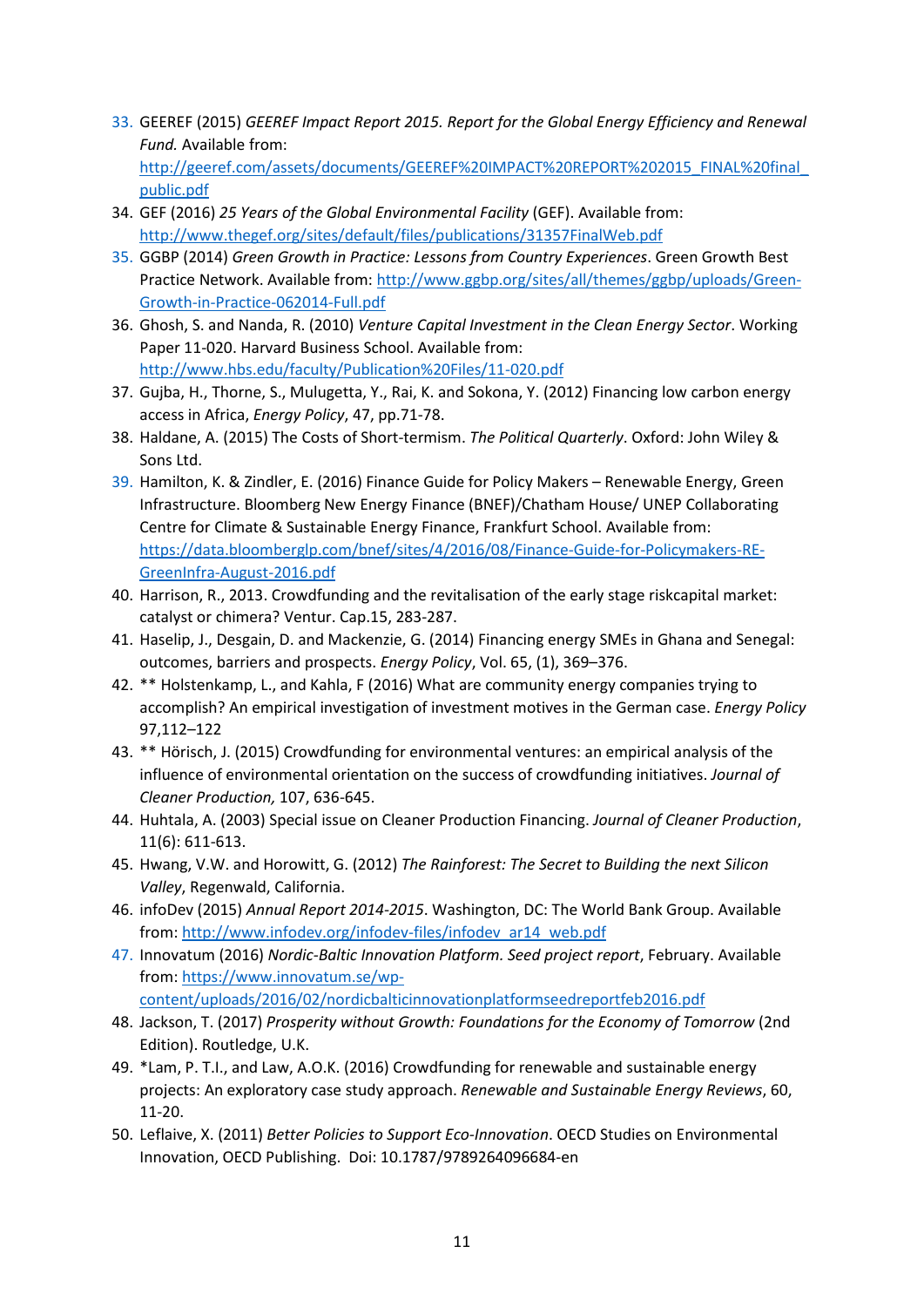- 51. Lehner, O. M. (2014). The formation and interplay of social capital in crowdfunded social ventures. *Entrepreneurship & Regional Development*, *26*(5-6), 478-499
- 52. Leviakängas, P., Ojala, L. and Töyli, J. (2017) An integrated ecosystem model for understanding infrastructure PPPs. *Utilities Policy*, 42, 10-19.
- 53. Mason, C. and Kwok, K. (2010) Investment readiness programmes and access to finance: a critical review of design issues, *Local Economy*, 25(4), 269-292.
- 54. Mason, C. and Pierrakis, Y. (2013) Venture capital, the regions and public policy: the United Kingdom since the post-2000 technology crash. Regional Studies 47(7), 1156–1171.
- 55. Mazzucato, M. and Penna, C.R. (2016) Beyond market failures: the market creating and shaping roles of state investment banks, *Journal of Economic Policy Reform*, 19:4, 305-326.
- 56. Mazzucato, M. and Semieniuk, G. (2016) *Financing Renewable Energy: Who is Financing What and Why It Matters (June 2016)*. SPRU Working Paper. Sussex: University of Sussex. Available at SSRN: htpps://ssrn.com/abstract=2796552
- 57. \*\*McDaniels, J. and Robins, N. (2017) Mobilizing Green Finance for Small and Medium Sized Enterprises in the G7. UN Environment Inquiry: Design of a Sustainable Financial System.
- 58. Miller, D. and Hope, C. (2000) Learning to lend for off-grid solar power: policy lessons from World Bank loans to India, Indonesia, and Sri Lanka. *Energy Policy*, 28, 87-105.
- 59. Mohanty, B. (2014) Terminal Evaluation of the Project "African Rural Energy Enterprise Development II" (AREED II). United Nations Environmental Programme (UNEP) Report, Evaluation Office, October. Available from: [http://www.unepdtu.org/What-We-Do/Thematic-](http://www.unepdtu.org/What-We-Do/Thematic-Programmes/Cleaner-Energy-Development/Projects)[Programmes/Cleaner-Energy-Development/Projects](http://www.unepdtu.org/What-We-Do/Thematic-Programmes/Cleaner-Energy-Development/Projects)
- 60. Mueller, C., Westhead, P. and Wright, M. (2014) Formal venture capital acquisition: can entrepreneurs compensate for the spatial proximity benefits of south east of England and 'star' golden triangle universities?, *Environment and Planning A*, 44(2), 281 – 296.
- 61. N'Guessan, N. (2009) "AREED Terminal Evaluation Report" UNEP Evaluation and Oversight Unit. Available from: [http://www.unepdtu.org/What-We-Do/Thematic-Programmes/Cleaner-Energy-](http://www.unepdtu.org/What-We-Do/Thematic-Programmes/Cleaner-Energy-Development/Projects)[Development/Projects](http://www.unepdtu.org/What-We-Do/Thematic-Programmes/Cleaner-Energy-Development/Projects)
- 62. Nakhooda & Amin (2013) ODI Working Paper Effectiveness of Climate Finance A review of the Clean Technology Fun[d https://www.odi.org/sites/odi.org.uk/files/odi-assets/publications](https://www.odi.org/sites/odi.org.uk/files/odi-assets/publications-opinion-files/8643.pdf)[opinion-files/8643.pdf](https://www.odi.org/sites/odi.org.uk/files/odi-assets/publications-opinion-files/8643.pdf)
- 63. Nightingale, B., Murray, G., Cowling, M., Baden-Fuller, C., Mason, C., Siepel, J., Hopkins, M. and Dannreuther, C. (2009) *From funding gaps to thin markets: UK Government support for earlystage venture capital*. BVCA report for NESTA, September. Available from: [https://ore.exeter.ac.uk/repository/bitstream/handle/10036/106659/Thin-Markets](https://ore.exeter.ac.uk/repository/bitstream/handle/10036/106659/Thin-Markets-v9.pdf?sequence=2)[v9.pdf?sequence=2](https://ore.exeter.ac.uk/repository/bitstream/handle/10036/106659/Thin-Markets-v9.pdf?sequence=2)
- 64. North, D., Baldock, R. and Ullah, F. (2013) Funding the growth of UK technology-based small firms since the financial crash: are there breakages in the finance escalator? *Venture Capital* 15(3): 237–260
- 65. OECD (2011) *Fostering Innovation for Green Growth*, OCED Green Growth Studies, OECD Publishing, Doi:10.1787/9789264119925-en
- 66. OECD (2014) *Financing climate change action – Policy Perspectives*. OECD. Available from: <http://www.oecd.org/env/cc/Financing-climate-change-action-policy-perspectives.pdf>
- 67. OECD (2015) *Financing SMEs and Entrepreneurs 2015: An OECD Scoreboard*. Available from: [http://www.oecd-ilibrary.org/industry-and-services/financing-smes-and-entrepreneurs-](http://www.oecd-ilibrary.org/industry-and-services/financing-smes-and-entrepreneurs-2015_fin_sme_ent-2015-en)2015 fin sme ent-2015-en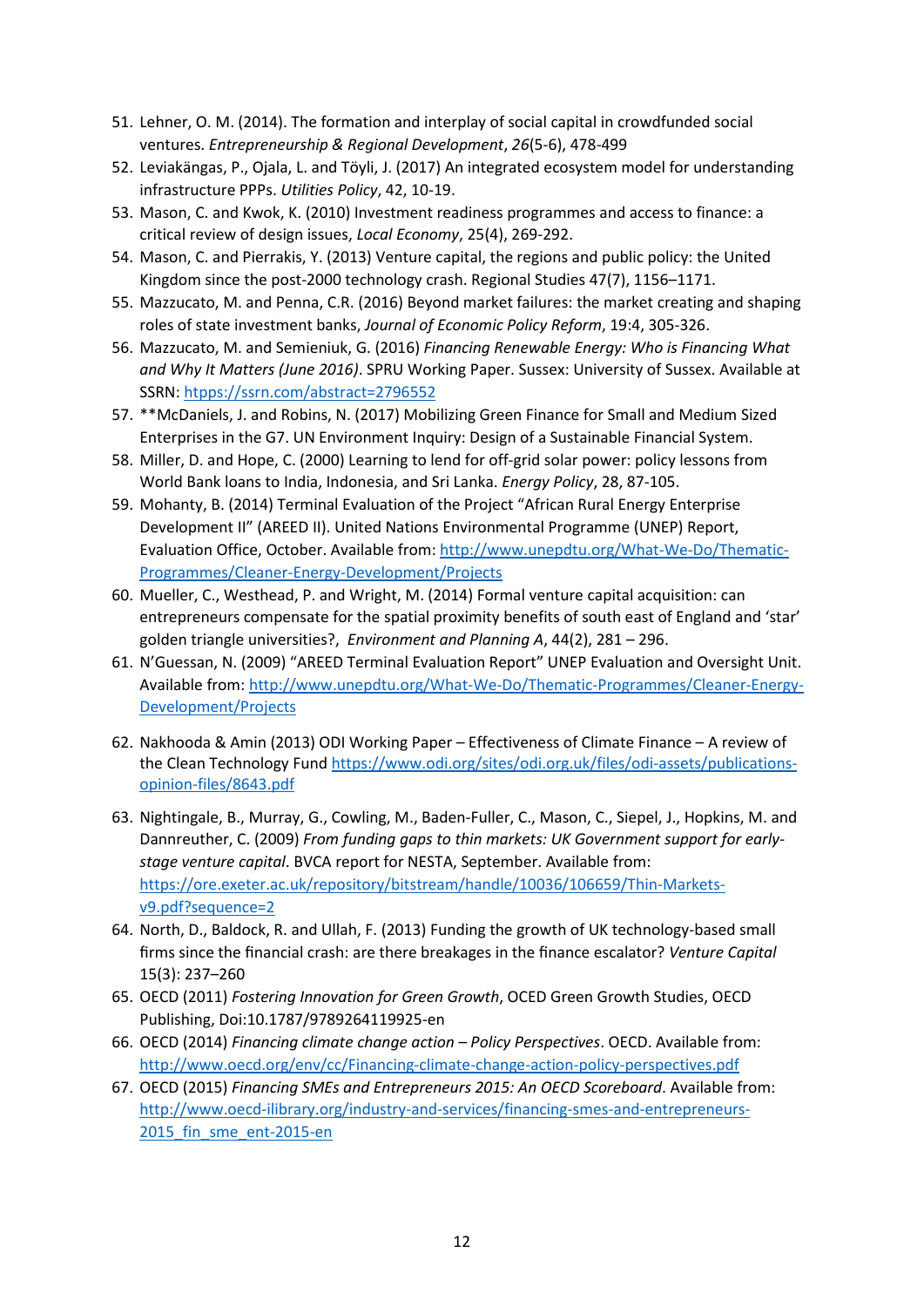- 68. OECD (2016) *Africa Enterprise Challenge Fund (AECF), Alliance for a Green Revolution in Africa, Private Sector Peer Learning – Mechanism Profiles*, Development Assistance Committee. Available from:<https://www.oecd.org/dac/peer-reviews/Africa-Enterprise-Challenge-Fund.pdf>
- 69. Olmos, L., Reuster, S. and Liong, S-J. (2012) On the selection of financing instruments to push the development of new technologies: Application to clean energy technologies. *Energy Policy*, 43, 252-266.
- 70. Owen (Baldock), R. and Mason, C. (2016) The role of government co-investment funds in the supply of entrepreneurial finance: An assessment of the early operation of the UK Angel Coinvestment Fund. *Environment and Planning C government and Policy* (online only - forthcoming) DOI: 10.1177/0263774X16667072
- 71. Paris COP21 (2015) (FCCC/CP/2015/10/Add.1) the United Nations Convention on Climate Change Conference of the Parties (COP 21): Report of the Conference of the Parties in its twenty-first session, held in Paris from 30<sup>th</sup> November to 13<sup>th</sup> December
- 72. \*\*Polzin, F. (2017) Mobilising Private finance for Low Carbon Innovation A Systematic Review of Barriers and Solutions. *Renewable and Sustainable Energy Reviews*, 77: 525-35.
- 73. Randjelovic, J., O'Rourke, A.R. and Orsato, R. (2003) The emergence of green venture capital. *Business Strategy & Environment*. 12, 240-253.
- 74. \*\*Rizos, V., Behrens, A., van der Gaast, W., Hofman, E., Ioannou, A., Kafyeke, T., Flamos, A., Rinaldi, R., Papadelis, S., Hirschnitz-Garbers, M., and Topi, C. (2016) Implementation of circular economy business models by small and medium-sized enterprises (SMEs): Barriers and enablers*. Sustainability*. 8, 11, 1212. Doi[:10.3390/su8111212](http://dx.doi.org/10.3390/su8111212)
- 75. Robins, N. and McDaniels, J. (2016) *[The UK: global hub, local dynamics -](http://apps.unep.org/publications/index.php?option=com_pub&task=download&file=011953_en) mapping the transition [to a sustainable financial system](http://apps.unep.org/publications/index.php?option=com_pub&task=download&file=011953_en)*. Green Finance Initiative (City of London Corporation), UK. Available from: [http://unepinquiry.org/wp](http://unepinquiry.org/wp-content/uploads/2015/10/UK_Global_Hub_Local_Dynamics.pdf)[content/uploads/2015/10/UK\\_Global\\_Hub\\_Local\\_Dynamics.pdf](http://unepinquiry.org/wp-content/uploads/2015/10/UK_Global_Hub_Local_Dynamics.pdf)

76. Robins, N. and McDaniels, J. (2017) *Financial Centres for Sustainability – Reviewing G7 Financial Centres in Mobilizing Green and Sustainable Finance*, UN Environment Enquiry & Corporate Knights.

- 77. Rowlands, C. (2009) *The Provision of Growth Capital to Small and Medium Sized Enterprises*, report for the Department for Business, Innovation and Skills.
- 78. SBIR/STTR (2014) *The Small Business Innovation Research (SBIR) and Small Business Technology Transfer (SBTT) Interagency Policy Committee Report to Congress*. Standard Evaluation, September.
- 79. Scheffran, J. and Froese, R. (2016) Chapter 34, Enabling Environments for Sustainable Energy Transitions: The Diffusion of Technology, Innovation and Investment in Low-Carbon Societies. In Brauch, H.G., Spring, U.O., Grin, J., Scheffran, J. (Eds) *Handbook on Sustainability Transition and Sustainable Peace*, Volume 10, Hexagon Series on Human and Environmental Security and Peace, Springer International Publishing, Switzerland.
- 80. Scoones, I., Newell P., and Leach, M. Eds. (2015) *The Politics of Green Transformations*. Routledge Earthscan, UK.
- 81. SQW (2015) Evaluation of Smart: Impact and Process Evaluation. Report by SQW to the Department for Business, Energy and Industrial Strategy (BEIS) and Innovate UK, September. Available from: [http://www.sqw.co.uk/files/7914/4615/4871/Smart\\_Evaluation\\_-](http://www.sqw.co.uk/files/7914/4615/4871/Smart_Evaluation_-_Final_Final_Report_7_October.pdf) Final Final Report 7 October.pdf
- 82. Thomä, J., Strauss, D., Lutz, V. and Kulle, A-C. (2015) *Green SMEs and Access to Finance – The role of Banking Diversity*. UNEP and 2°Investing Initiative – Inquiry Design of Sustainable Financial System. Available from: [http://2degrees](http://2degrees-investing.org/IMG/pdf/2ii_banking_diversity_v0.pdf)[investing.org/IMG/pdf/2ii\\_banking\\_diversity\\_v0.pdf](http://2degrees-investing.org/IMG/pdf/2ii_banking_diversity_v0.pdf)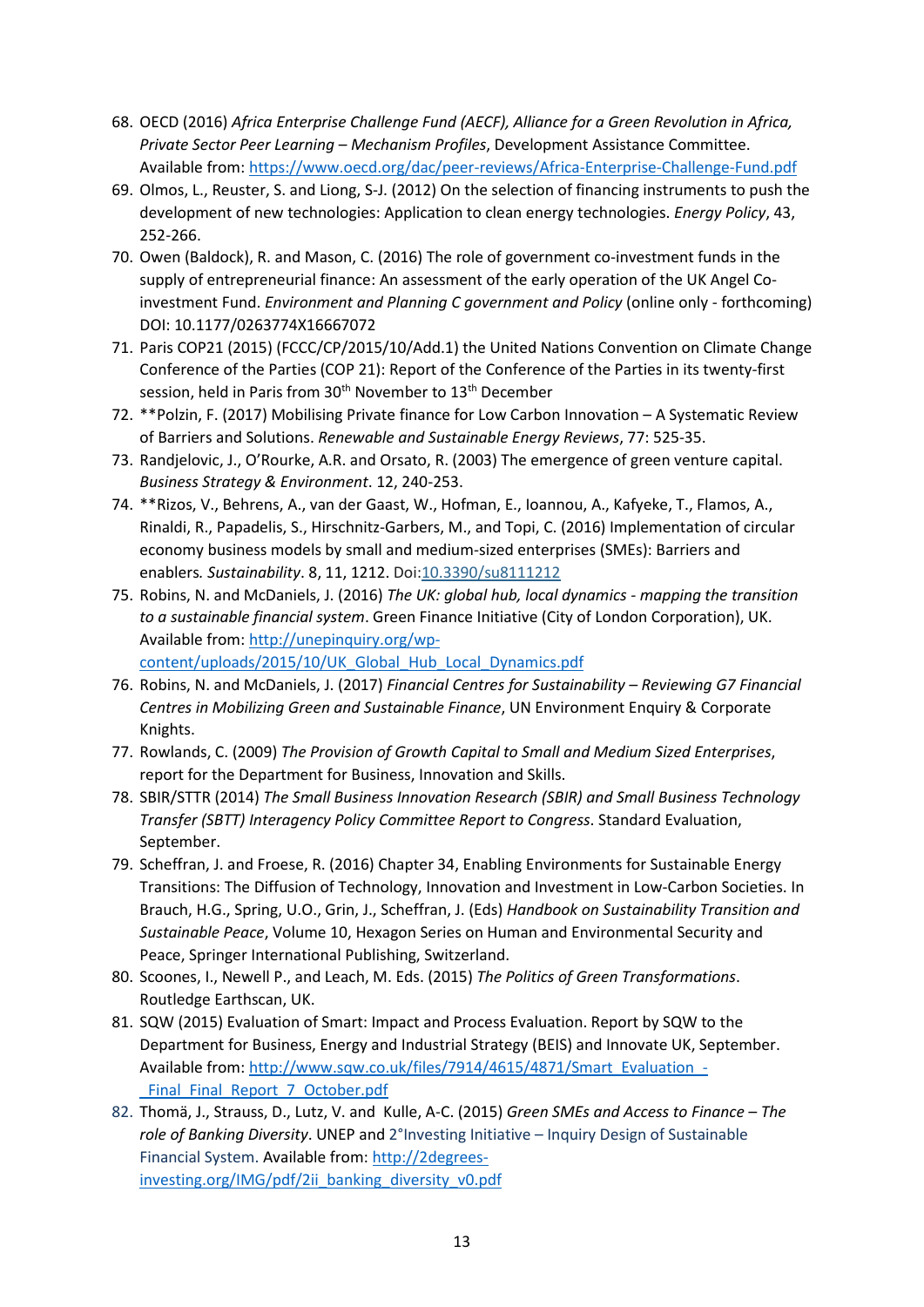- 83. UEA (2015) *Low Carbon Innovation Fund: Final Evaluation Report Cycle One - Report to University of East Anglia (UEA):* Summary by Educe and Futurengineering, October. Available on request. Se[e https://www.lowcarbonfund.co.uk/news-and-events](https://www.lowcarbonfund.co.uk/news-and-events)
- 84. UNCTAD (2015) *Investing in Sustainable Development Goals- Action Plan for Private Investments in SDGs*. Special Edition for the Third International Conference on Financing Development. Available from: [http://unctad.org/en/PublicationsLibrary/osg2015d3\\_en.pdf](http://unctad.org/en/PublicationsLibrary/osg2015d3_en.pdf)
- 85. UNEP (2003) *Open for Business Rural Energy Enterprise Development (REED) Entrepreneurs, Clean Energy and Sustainable Development*. UNEP, UK.
- 86. UNEP (2011) *Towards a Green Economy: Pathways to Sustainable Development and Poverty Eradication*. ISBN: 978-92-807-3143-9. Available from: [http://web.unep.org/greeneconomy/sites/unep.org.greeneconomy/files/field/image/green\\_eco](http://web.unep.org/greeneconomy/sites/unep.org.greeneconomy/files/field/image/green_economyreport_final_dec2011.pdf) [nomyreport\\_final\\_dec2011.pdf](http://web.unep.org/greeneconomy/sites/unep.org.greeneconomy/files/field/image/green_economyreport_final_dec2011.pdf)
- 87. UNEP (2016) *G20 Green Finance Synthesis (GFSG) Report*, Report of the United Nations Environmental Policy Inquiry, September. Available from[: http://unepinquiry.org/wp](http://unepinquiry.org/wp-content/uploads/2016/09/Synthesis_Report_Full_EN.pdf)[content/uploads/2016/09/Synthesis\\_Report\\_Full\\_EN.pdf](http://unepinquiry.org/wp-content/uploads/2016/09/Synthesis_Report_Full_EN.pdf)
- 88. UNEP (2017) The Emissions Gap Report 2017. United Nations Environment. Programme. Nairobi: [https://wedocs.unep.org/bitstream/handle/20.500.11822/22070/EGR\\_2017.pdf](https://wedocs.unep.org/bitstream/handle/20.500.11822/22070/EGR_2017.pdf)
- 89. UNFCCC (2015) *United Nations Framework Convention on Climate Change Report of the Conference of Parties on its twenty-first session, held in Paris from 30 November to 31 December 2015 – Addendum Decisions adopted by the Conference of the Parties*. Available from: <http://unfccc.int/resource/docs/2015/cop21/eng/10a01.pdf>
- 90. Vasileiadou E., Huijben J. and Raven R. (2016) Three is a crowd? Exploring the potential of crowdfunding for renewable energy in the Netherlands. *Journal of Cleaner Production*, Vol 128, 142-155.
- 91. WBCSD (2014) *World Business Council for Sustainable Development Vision 2050 – The new agenda for business*. Available from:
- [http://www.scg.co.th/sdsymposium/2014/Vision2050\\_Report\\_Final.pdf](http://www.scg.co.th/sdsymposium/2014/Vision2050_Report_Final.pdf) 92. WCTIJ (2017) Working Group on Clean Technology, Innovation and Jobs Report. September,
	- Canada. Available from: [http://www.climatechange.gc.ca/Content/6/4/7/64778DD5-E2D9-4930-](http://www.climatechange.gc.ca/Content/6/4/7/64778DD5-E2D9-4930-BE59-D6DB7DB5CBC0/Working%20Group%20on%20Clean%20Technology,%20Innovation%20and%20Jobs%20Final%20Report%20Engl....pdf) [BE59-](http://www.climatechange.gc.ca/Content/6/4/7/64778DD5-E2D9-4930-BE59-D6DB7DB5CBC0/Working%20Group%20on%20Clean%20Technology,%20Innovation%20and%20Jobs%20Final%20Report%20Engl....pdf)

[D6DB7DB5CBC0/Working%20Group%20on%20Clean%20Technology,%20Innovation%20and%20](http://www.climatechange.gc.ca/Content/6/4/7/64778DD5-E2D9-4930-BE59-D6DB7DB5CBC0/Working%20Group%20on%20Clean%20Technology,%20Innovation%20and%20Jobs%20Final%20Report%20Engl....pdf) [Jobs%20Final%20Report%20Engl....pdf](http://www.climatechange.gc.ca/Content/6/4/7/64778DD5-E2D9-4930-BE59-D6DB7DB5CBC0/Working%20Group%20on%20Clean%20Technology,%20Innovation%20and%20Jobs%20Final%20Report%20Engl....pdf)

- 93. WEF (2013) *The Green Investment Report – The ways and means to unlock private finance for green growth. A report by the Green Growth Action Alliance*. Available from: [http://www3.weforum.org/docs/WEF\\_GreenInvestment\\_Report\\_2013.pdf](http://www3.weforum.org/docs/WEF_GreenInvestment_Report_2013.pdf)
- 94. Wilson, K. and Silver, F. (2013) *Policies for Seed and Early stage finance: Findings from the 2012 OECD Financing Questionnaire*. Technology and Industry Policy Papers No.9, OECD Science, OECD Publishing.
- 95. World Bank (2016) *infoDev report on Connecting Green Technology Entrepreneurs: Implications for Public Program Design,* Washington, DC: World Bank Group. Available from: <https://openknowledge.worldbank.org/handle/10986/24773>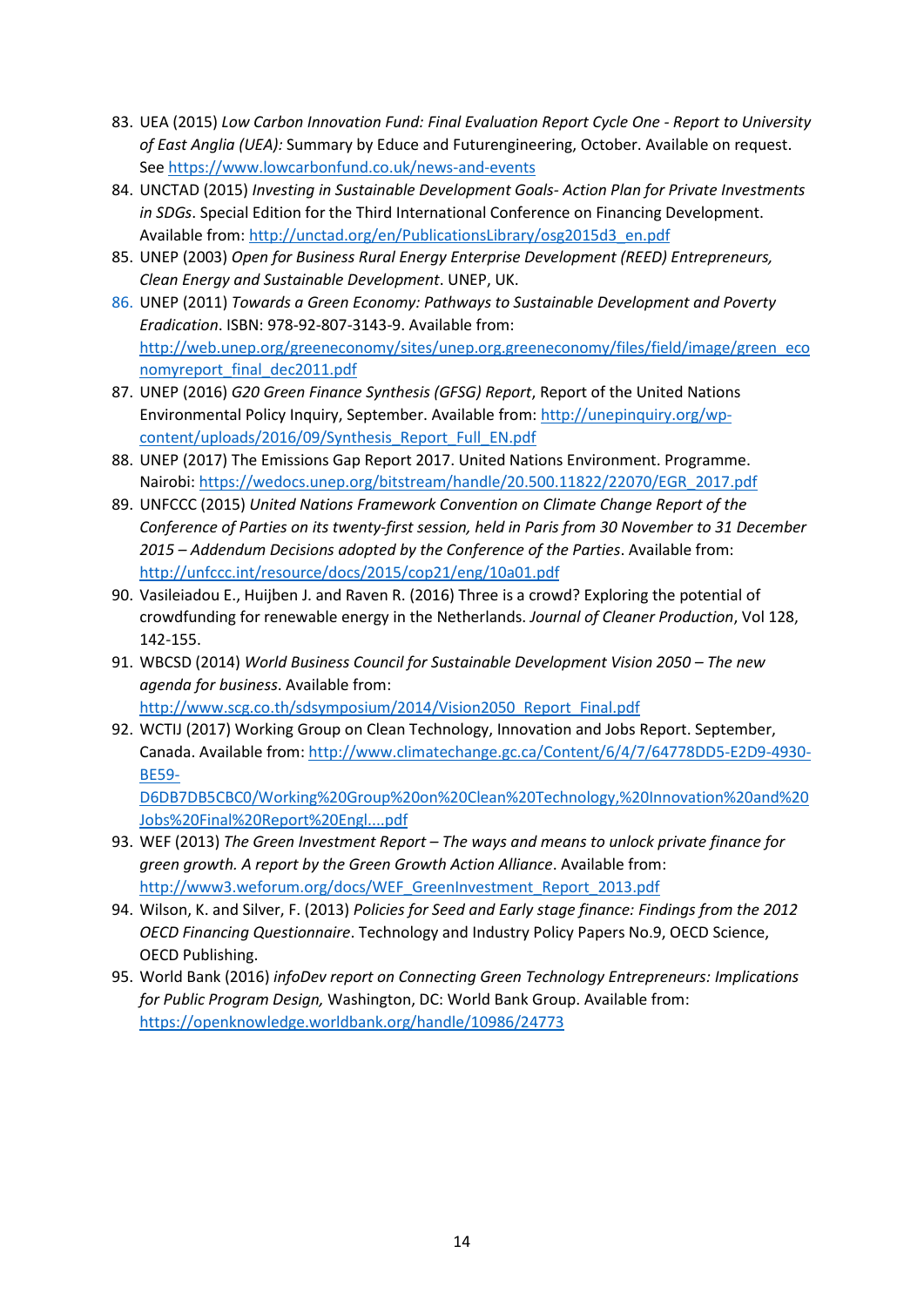**Annotated bibliography of recent key articles- Investment for transition to a low carbon economy**

\* Bak, C. (2017) *Generating Growth from Innovating the Low Carbon Economy: Exploring Safeguards in Finance and Regulation*. Centre for International Governance Innovation (CIGI) Working Paper 117, January, Waterloo, Canada. Available from: [https://www.cigionline.org/sites/default/files/documents/Paper%20no.117\\_WEB.pdf](https://www.cigionline.org/sites/default/files/documents/Paper%20no.117_WEB.pdf)

Government investment in funds for early stage innovations but despite the investment over a decade, enterprises still struggle to commercialisation. Provides evidence from Canada.

\*\*Colombo, M.G., Cumming, D.J. and Vismara, S. (2016) Government venture capital for innovative young firms. *Journal of Technology Transfer*. 41, 10-24.

For government supported Venture Capital there is a challenge of identifying game changing innovations, especially when there are multiple objectives beyond purely financial goals (ie equality, social goals, local benefit. Identifies the risk of displacing private investment. Provides evidence from Australia.

\* Criscuolo, C. and Menon, C. (2015) Environmental policies and risk finance in the green sector: Cross-country evidence. *Energy Policy*, 83, 38-56.

Greater challenges for green risk finance. Examines emerging markets where there may be a lack of VC experience and mentoring. Long term policy such as Feed in tariffs important for stability.

\*\* Holstenkamp, L., and Kahla, F (2016) What are community energy companies trying to accomplish? An empirical investigation of investment motives in the German case. *Energy Policy* 97,112–122

Examines motives for community investment in renewables from German data . The financial return is more important for limited partnerships compared to cooperatives

\*\* Hörisch, J. (2015) Crowdfunding for environmental ventures: an empirical analysis of the influence of environmental orientation on the success of crowdfunding initiatives. *Journal of Cleaner Production,* 107, 636-645.

While crowd funding has the potential to finance environmental projects, there is not correlation between environmental orientation and success in getting the funding. Non-profit